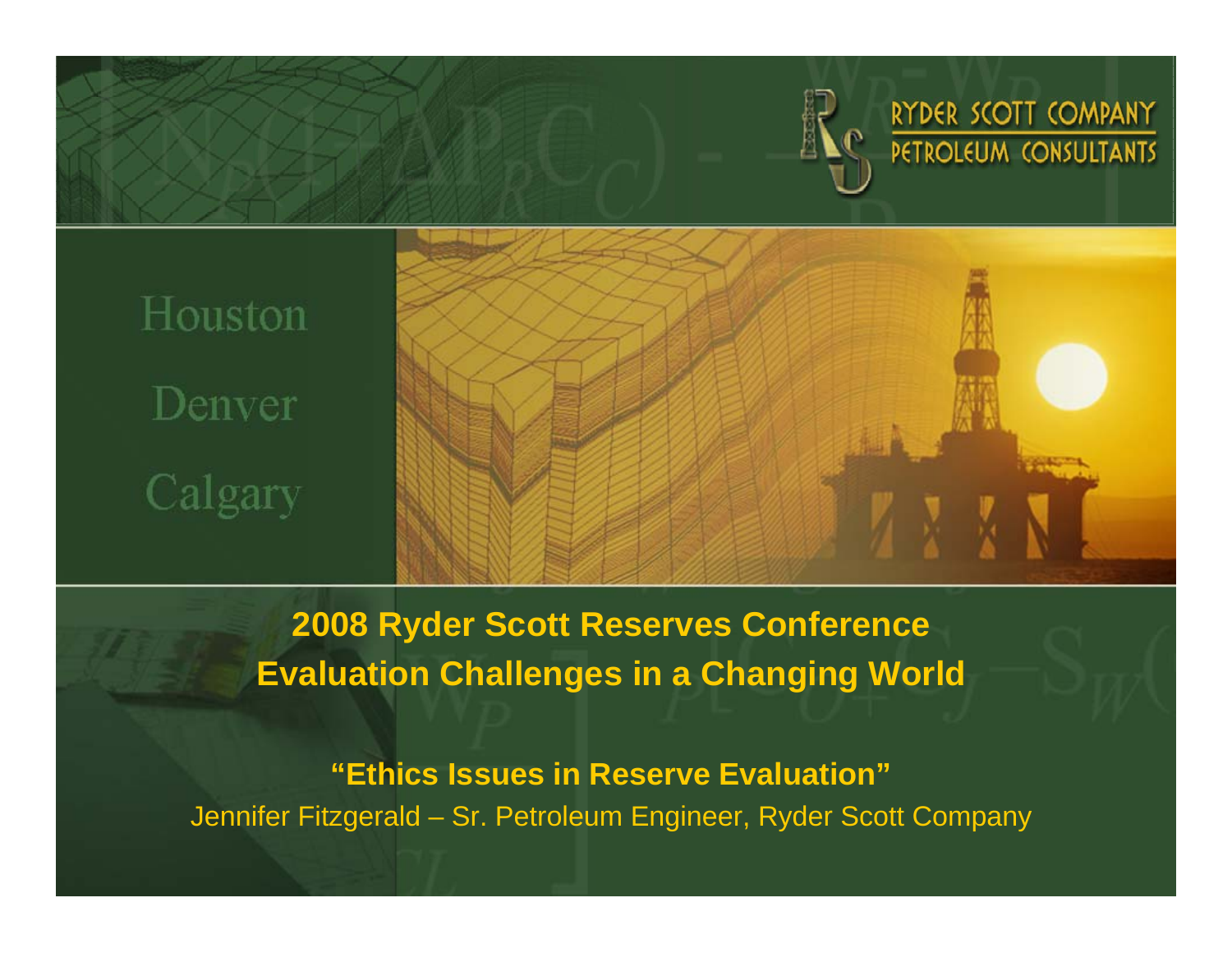# *SPE Guide for Professional Conduct*





Canons of Professional Conduct

4. Engineers engage in professional relationships without bias because of race, religion, gender, **age**, ethnic or national origin, attire, or disability.

Approved by the Board of Directors 26 September 2004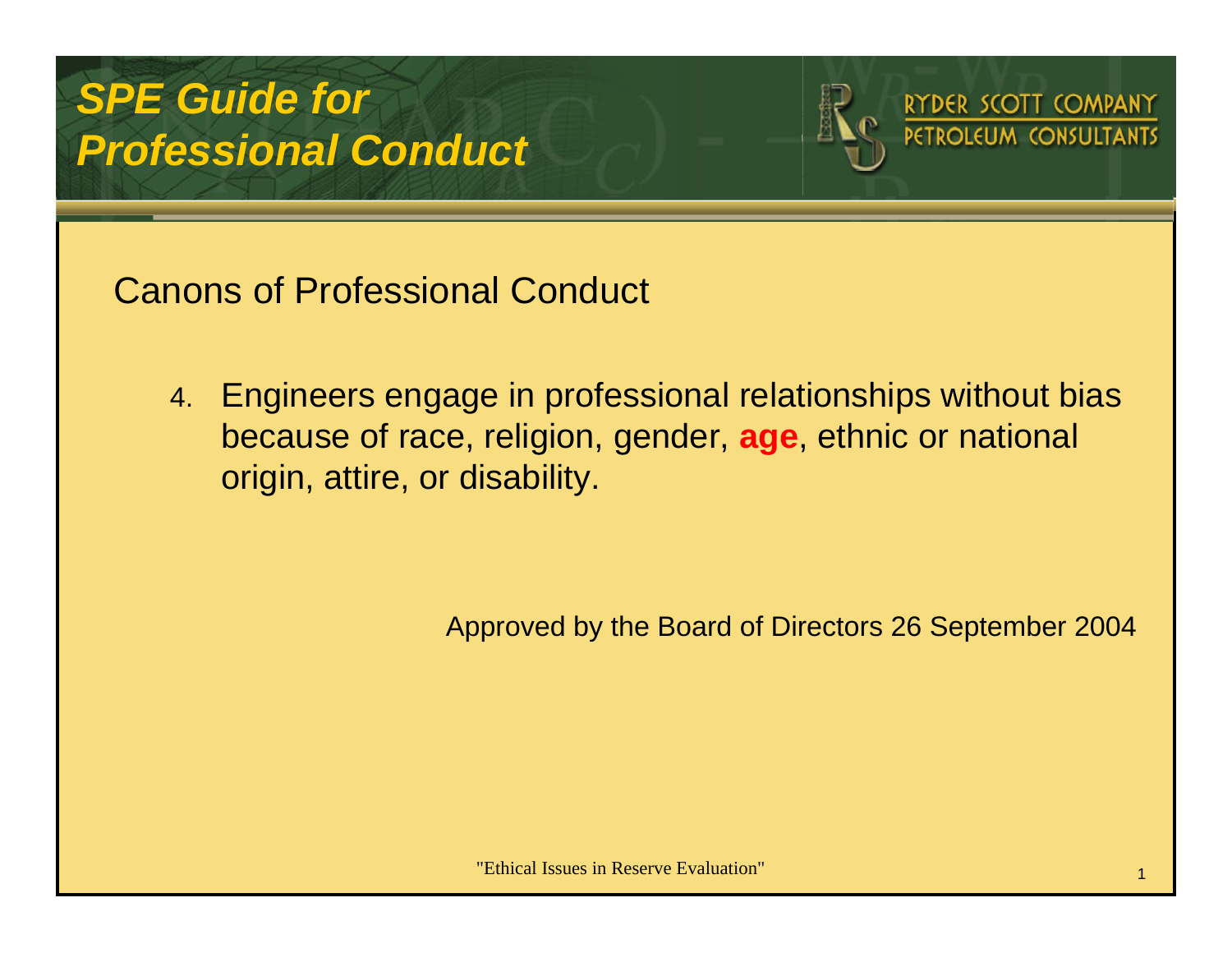*Importance of Ethics Reasons We Make Unethical Decisions*



RYDER SCOTT COMPANY PETROLEUM CONSULTANTS

#### We do what is most convenient - Easy Thing vs. Right Thing

"When you throw out integrity the rest is easy."

J.R. Ewing (from "Dallas")

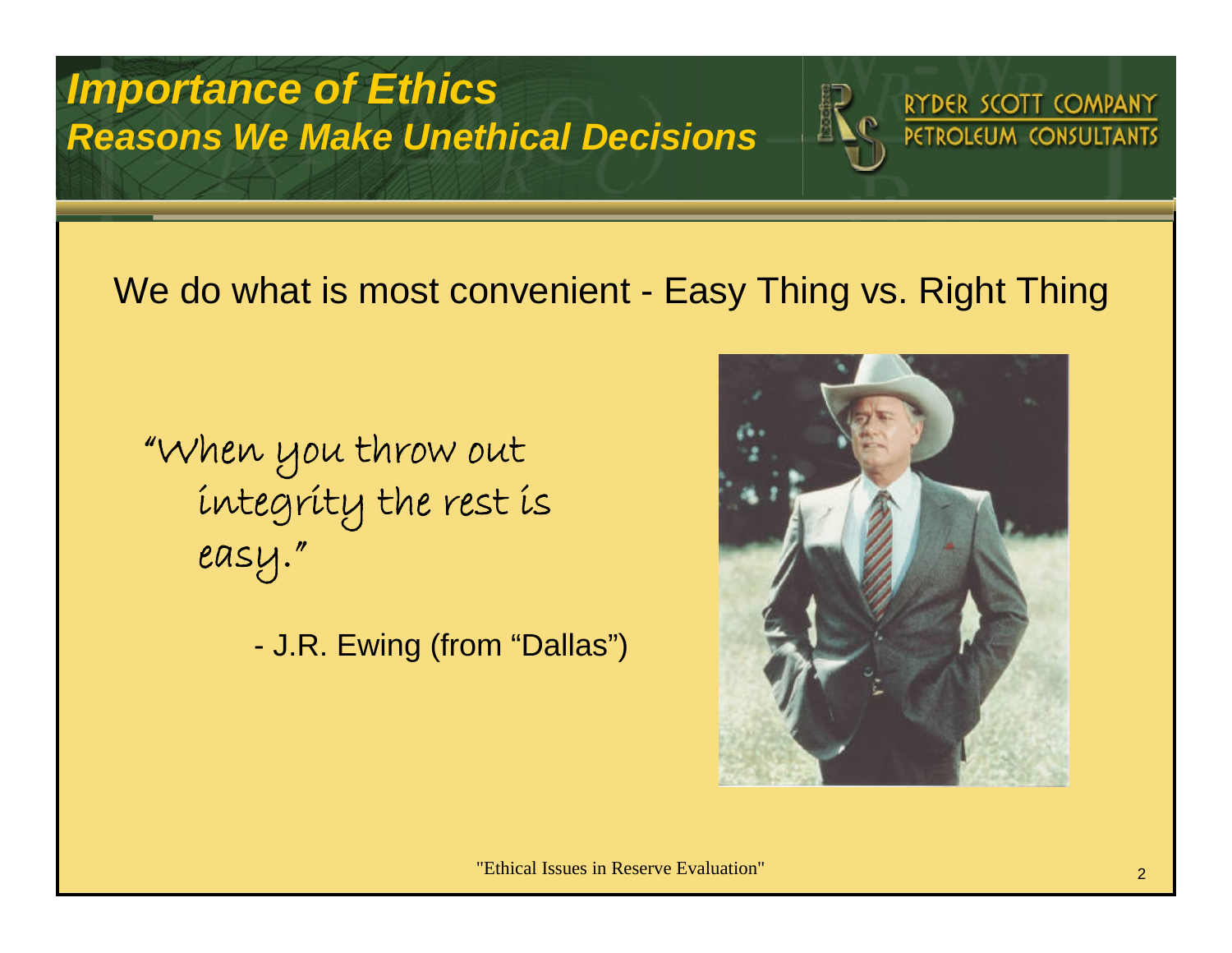*Importance of Ethics Reasons We Make Unethical Decisions*



RYDER SCOTT COMPANY PETROLEUM CONSULTANTS

#### We do what we must to win – Ethics limits our options

"Honor is better than honors."

- Abraham Lincoln

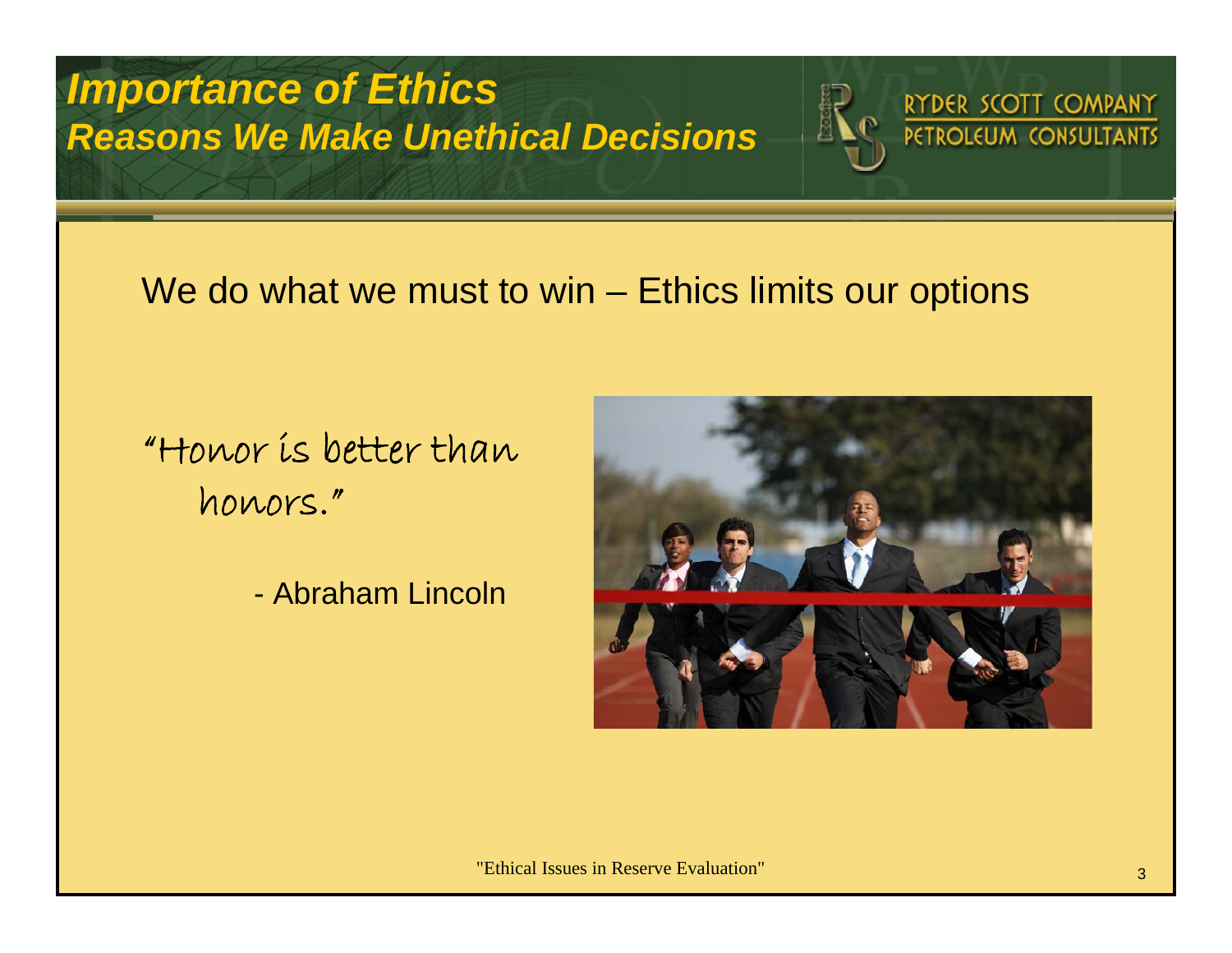#### *Importance of Ethics Reasons We Make Unethical Decisions*



RYDER SCOTT COMPANY **PETROLEUM CONSULTANTS** 

#### We rationalize our choices with relativism – Situational Ethics

"Relativity applies to physics, not ethics."

- Thomas Jefferson

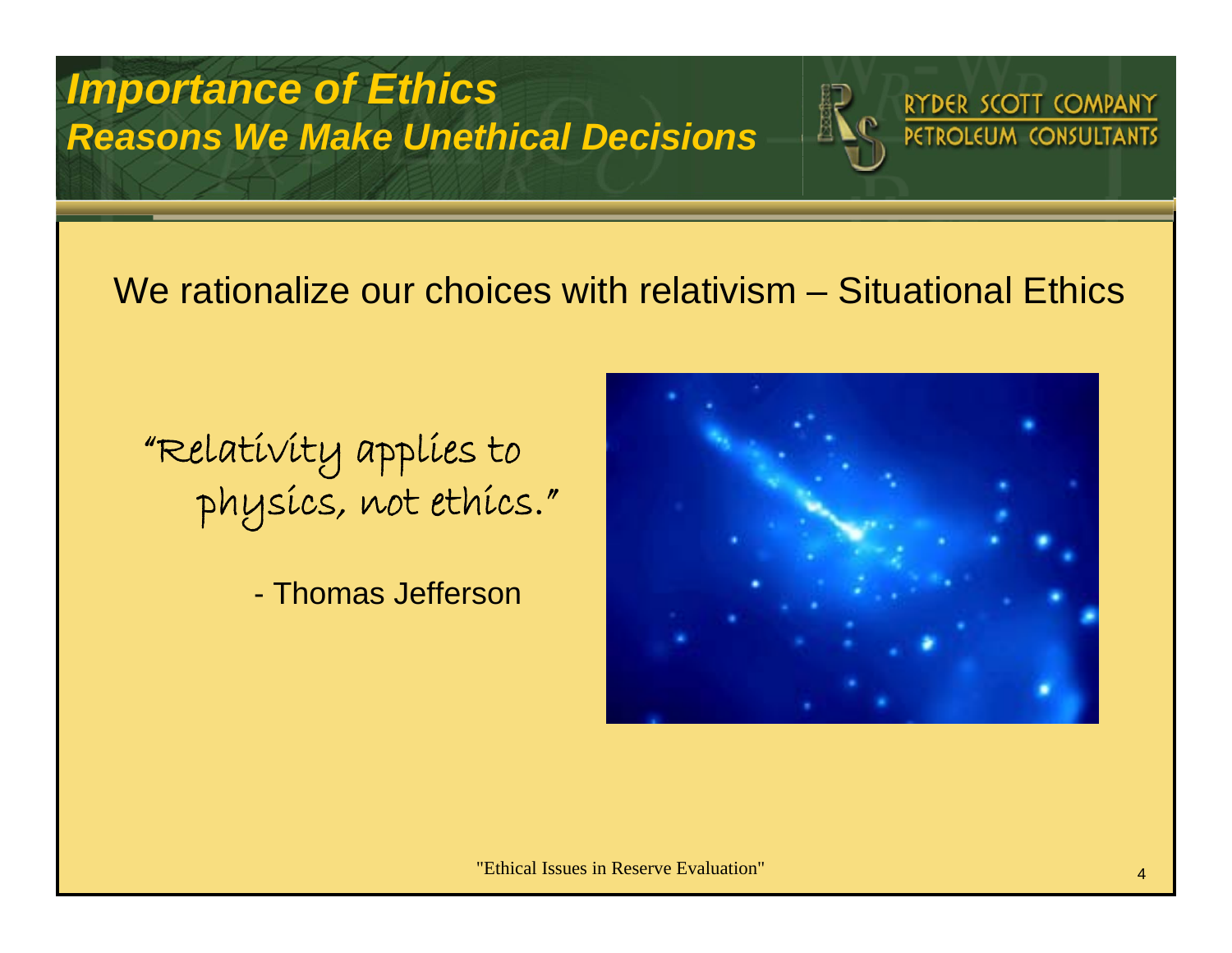### *Professional Conduct and Ethics*



RYDER SCOTT COMPANY **PETROLEUM CONSULTANTS** 

 $\bullet$  Engineer Standards of Compliance with Professional Services Procurement Act

•Engineers Shall Protect the Public

 $\bullet$ Engineers Shall be Objective and Truthful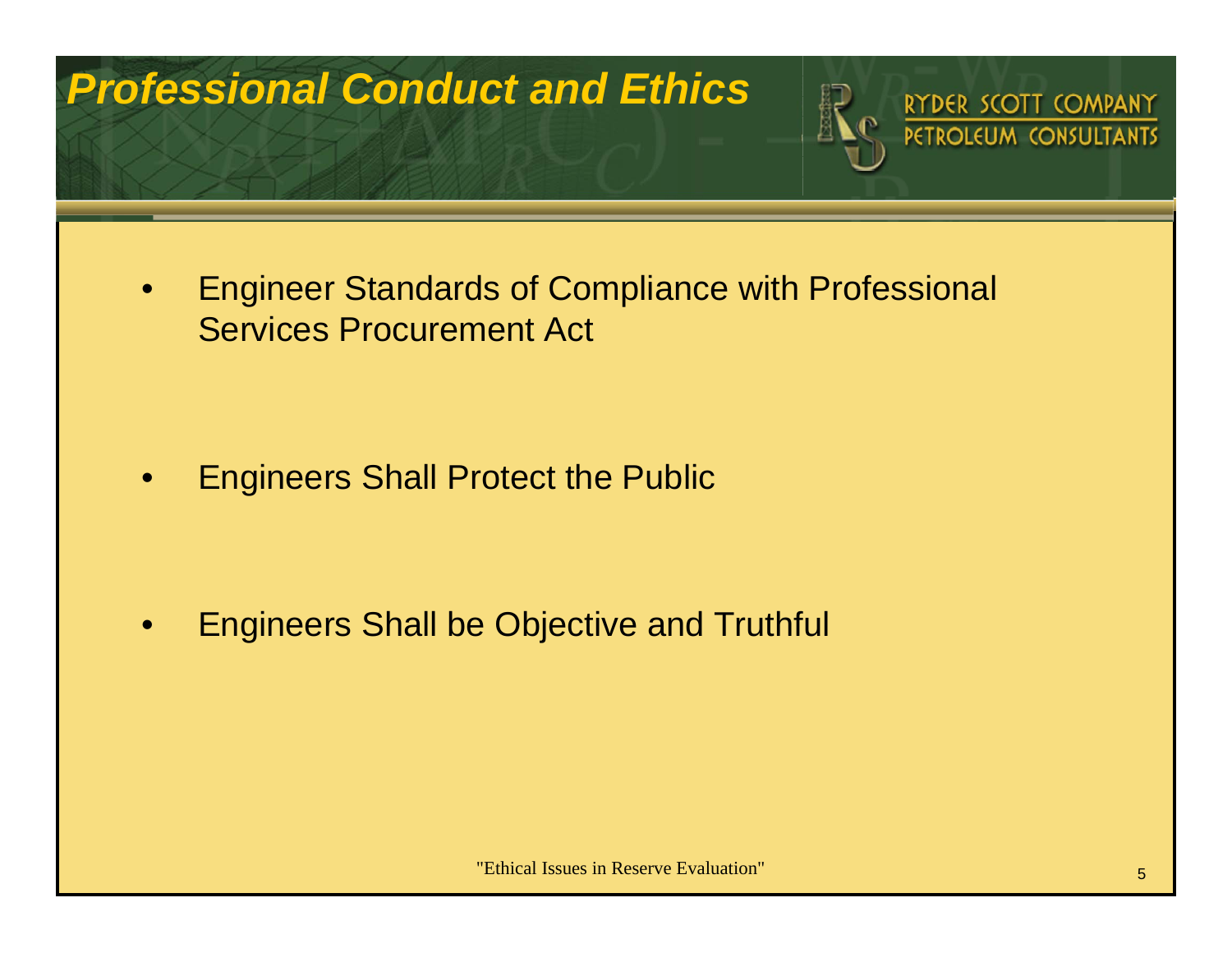#### *Professional Conduct and Ethics*



RYDER SCOTT COMPANY

 $\bullet$ Engineers' Actions Shall Be Competent

•Engineers Shall Maintain Confidentiality of Clients

•Engineers' Responsibility to the Profession

 $\bullet$ Action in Another Jurisdiction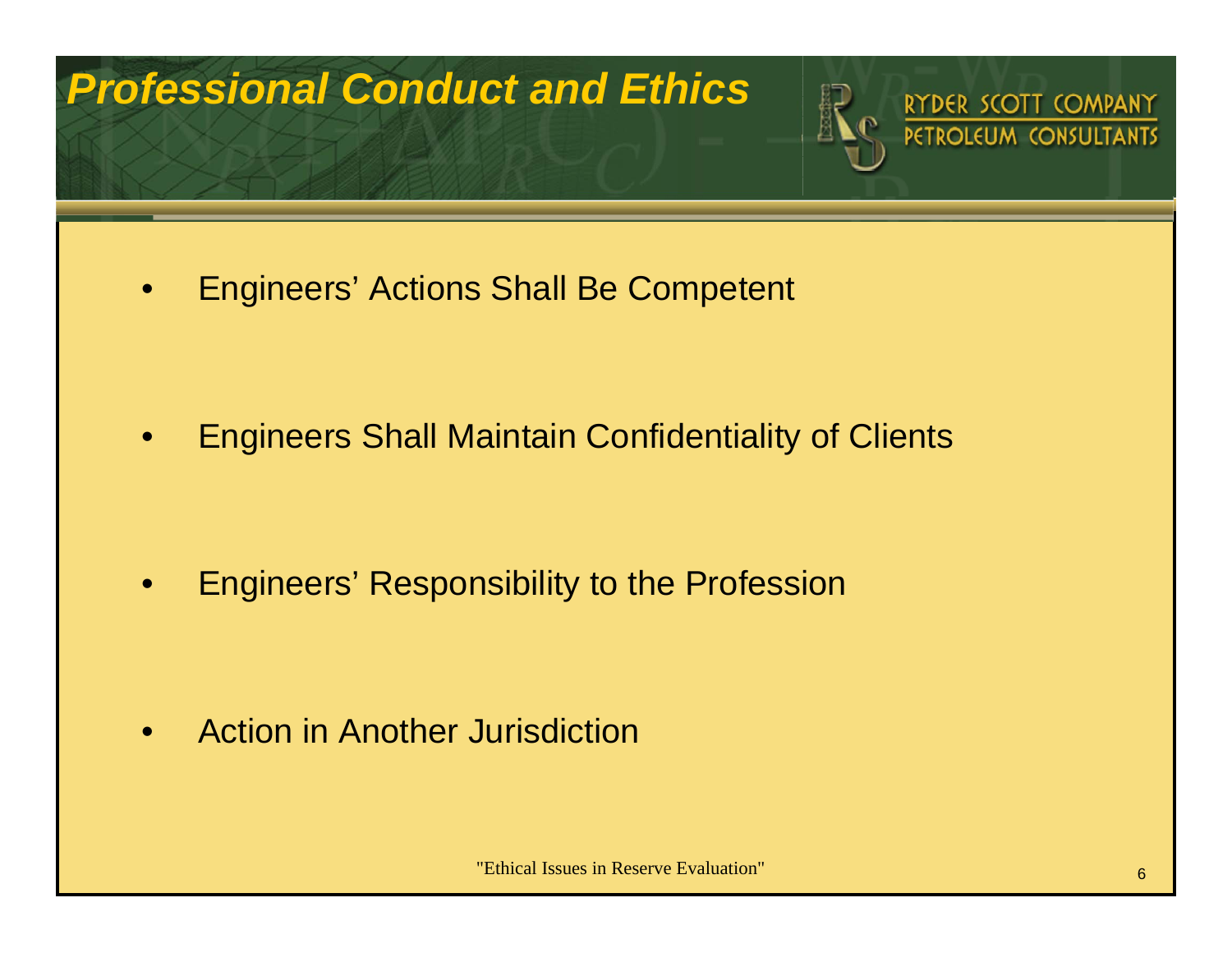### *Continuing Education Program*



RYDER SCOTT COMPANY

#### "Your first ethical obligation is to be good at what you do." - Michael Rion

- •15 Professional Development Hour (PDH) units per year
- •Minimum of 1 PDH per year must be professional ethics
- • Maximum of 14 PDH units may be carried forward into the subsequent renewal period
- •Professional ethics PDH units may not be carried forward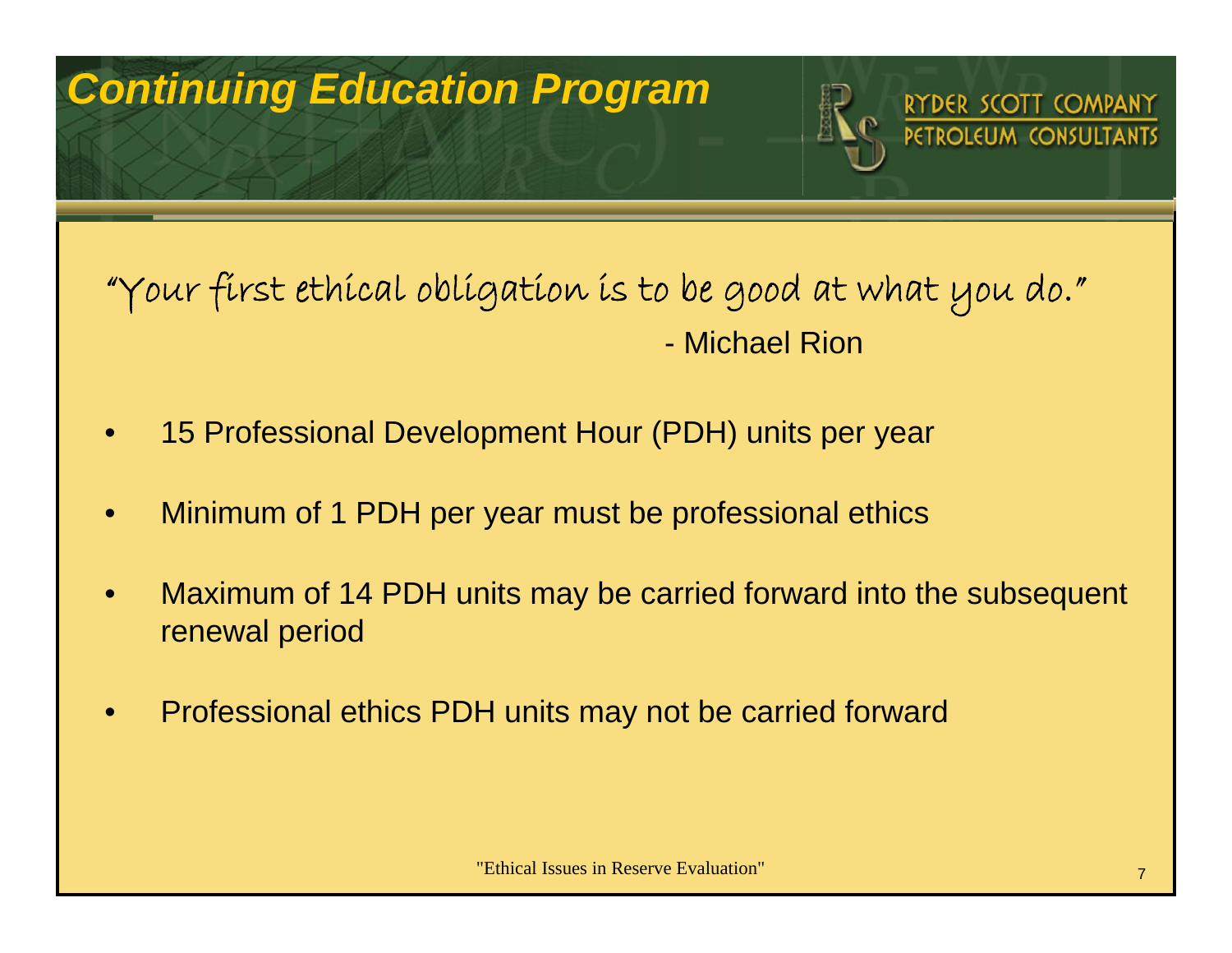## *Sealing Misconduct*



DER SCOTT COMPANY

The purpose of an engineer's seal is to assure the user of the engineering product that the work was performed or directly supervised by the professional engineer named.

A license holder shall be guilty of misconduct and subject to disciplinary action if the license holder:

- $\bullet$  knowingly signs or seals any engineering document or product if its use or implementation may endanger the health, safety, property or welfare of the public.
- $\bullet$  signs or affixes a seal on any document or product when the license is inactive or has been revoked, suspended, or has expired.
- $\bullet$  alters a sealed document without proper notification to the responsible license holder.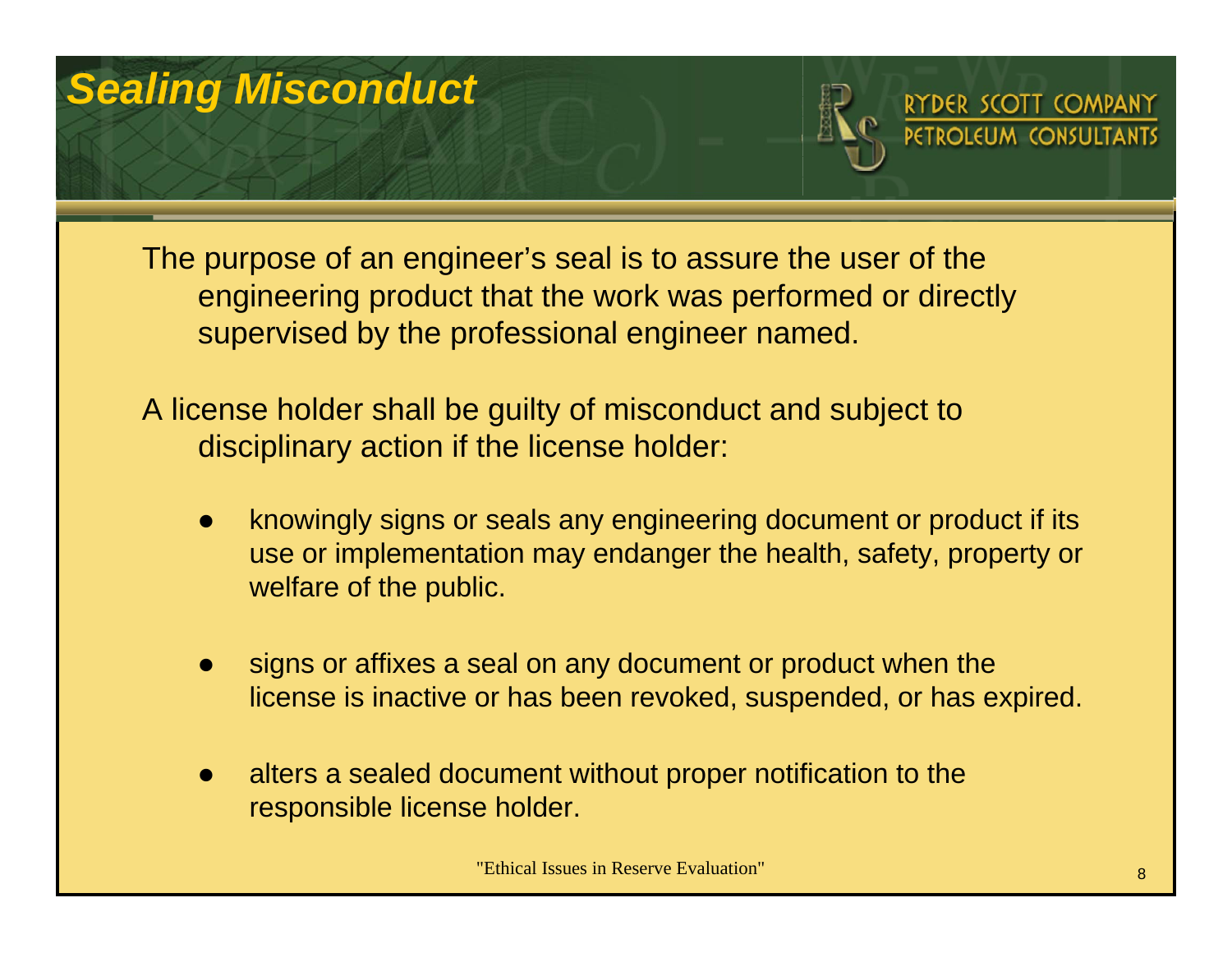#### *Case Studies*



#### "Permit mistakes so you don't promote cover ups." - Price Pritchett

Petroski notes that most engineering failures are much more involved than simple technical miscalculations and involve the failure of the design process or management culture.

- $\bullet$ 1907 Quebec Bridge Collapse
- $\bullet$ 1937 New London, TX School Explosion
- $\bullet$ Oscar Wyatt Iraqi Oil Purchase
- $\bullet$ Louisiana – Valentine Field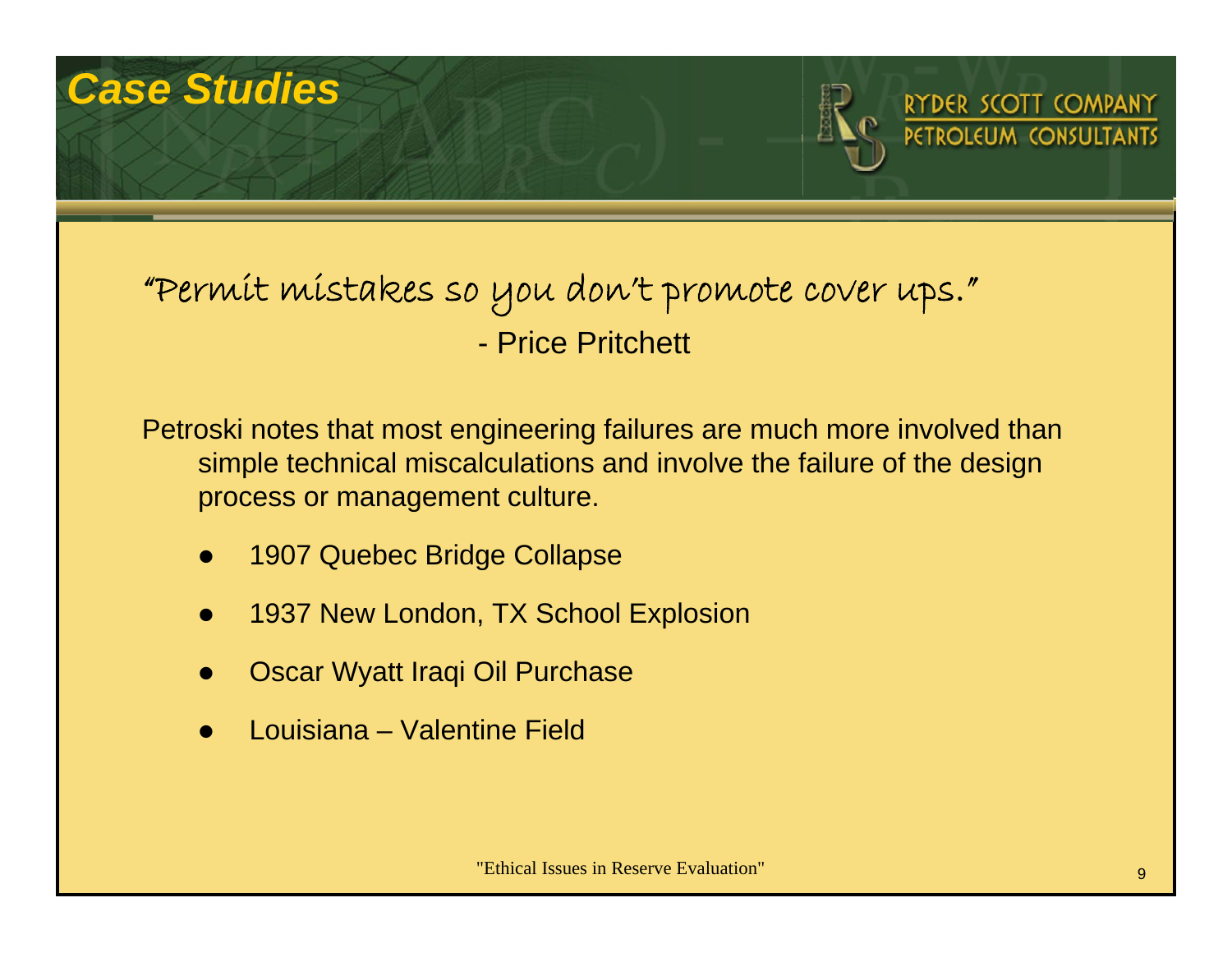#### *Case Studies 1907 Quebec Bridge Collapse*



DER SCOTT COMPANY

- •Never properly checked preliminary calculations once design finalized
- • Local engineer Norman McLure noticed increasing distortions of key structural members already in place
- • McLure wrote repeatedly to supervising engineer Theodore Cooper, who replied problems were minor – Company officials claimed beams were already bent prior to installation
- • By August 27, 1907 finally clear that this was wrong - McLure sent a letter, instead of a telegram, to Cooper
- •McLure met with Cooper in New York on August 29, 1907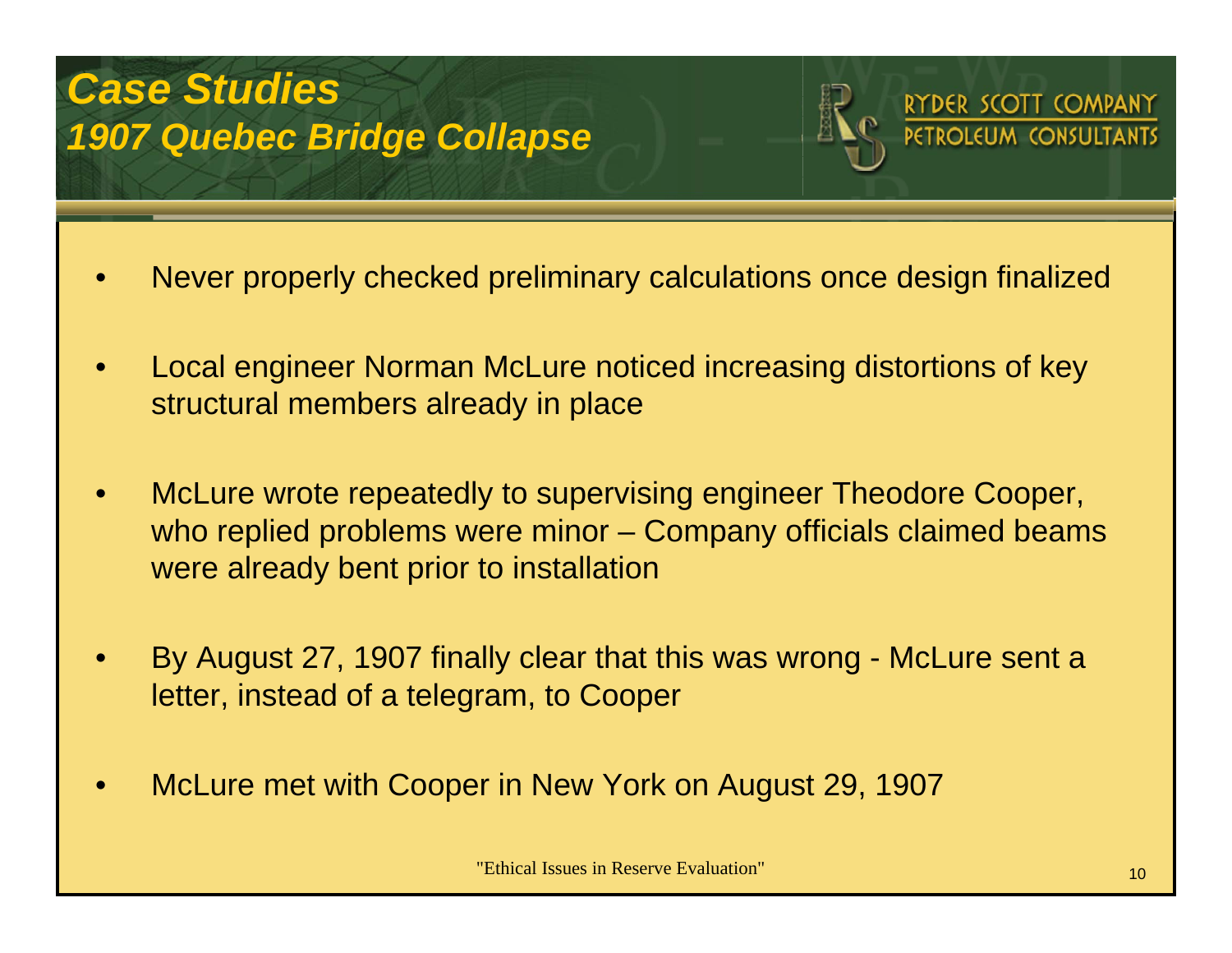#### *Case Studies 1907 Quebec Bridge Collapse*



#### RYDER SCOTT COMPANY **DETROLELIM CONSLILTANTS**

- • Cooper agreed and telegraphed the Phoenix Bridge Company promptly
- • However, the message was not passed to Quebec
- • Late the same afternoon, the bridge collapsed in just 15 seconds



- •86 workers on the bridge – 75 killed, remaining 11 men injured
- •Quebec Bridge is the longest cantilever bridge span in the world
- •Catalyst for creation of Professional Engineering Organizations
- •Roots of Canadian Iron Ring and American Order of the Engineer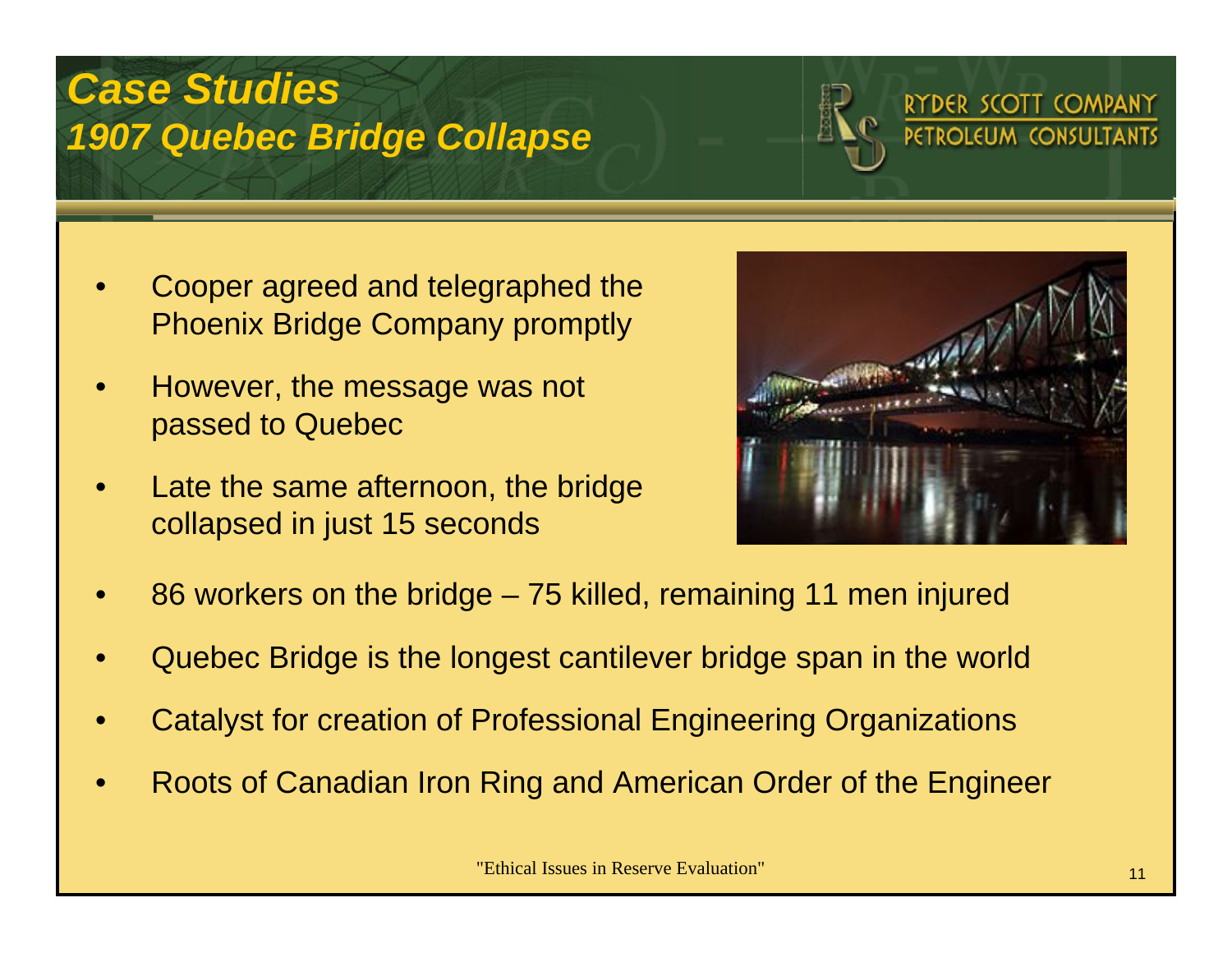### *Case Studies 1937 New London, TX School Explosion*



RYDER SCOTT COMPANY PETROLEUM CONSULTANTS

- •Located in northwest Rusk County
- • In 1937, one of the richest rural school districts in the United States
- •Product of the East Texas oilfields





- Worst school disaster in U.S. history March 18, 1937 at 3:05 p.m.
- Electric spark ignited mixture of gas and air
- • Carried flame into a nearly closed space beneath the building – 253 ft. long and 56 ft. wide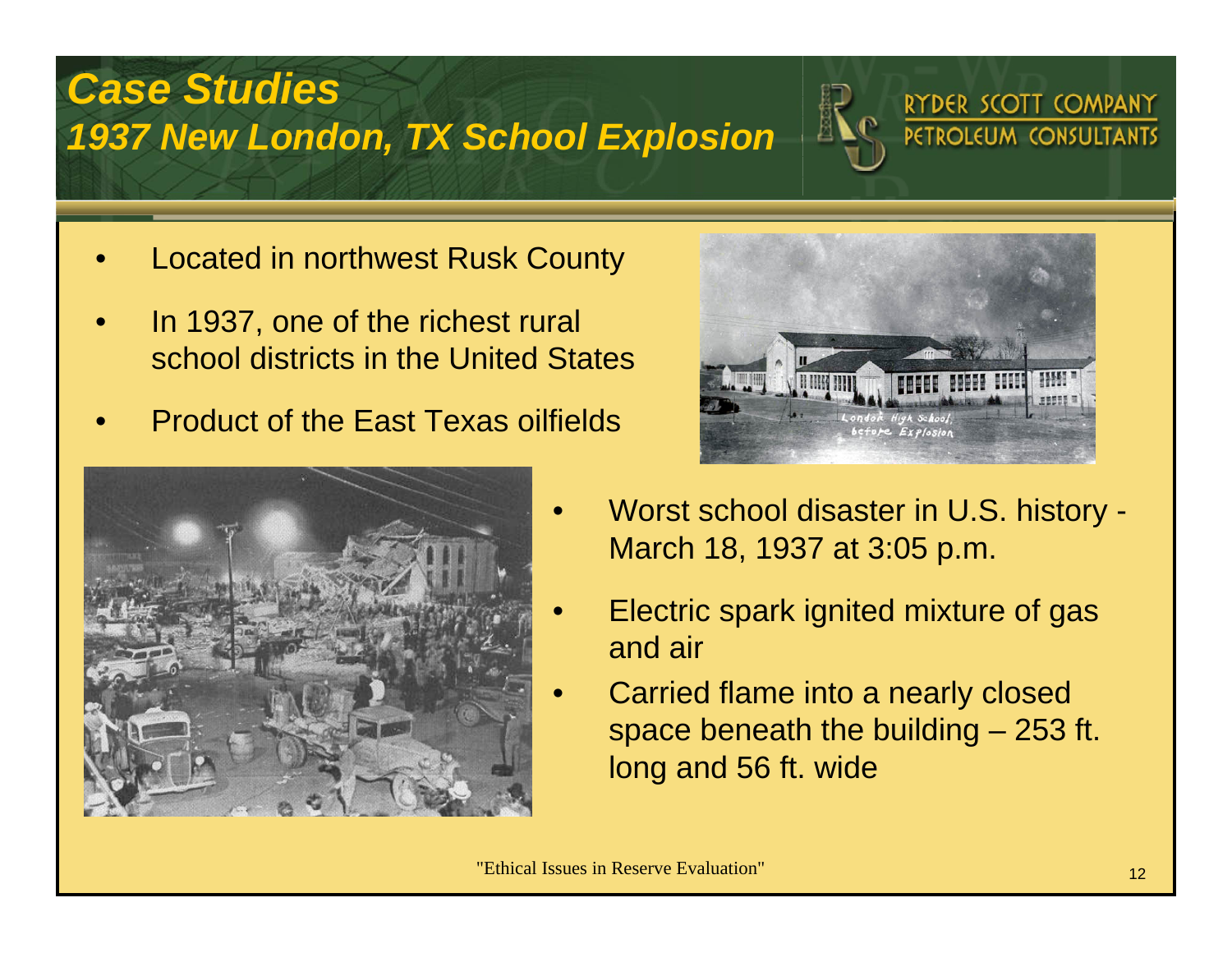### *Case Studies 1937 New London, TX School Explosion*



RYDER SCOTT COMPANY PETROLEUM CONSULTANTS

- • Victims buried in mass of brick, steel and concrete debris
- •Explosion heard 4 miles away
- • Hurled two-ton concrete slab 200 ft. away where it crushed a '36 Chevrolet
- • Rescue operation continued through the night as rain fell





- Nearly 1500 volunteers worked to remove all victims and debris within 17 hours of accident
- Out of 500 students and 40 teachers, approximately 298 died
- Only 130 students escaped serious injury

•

•

•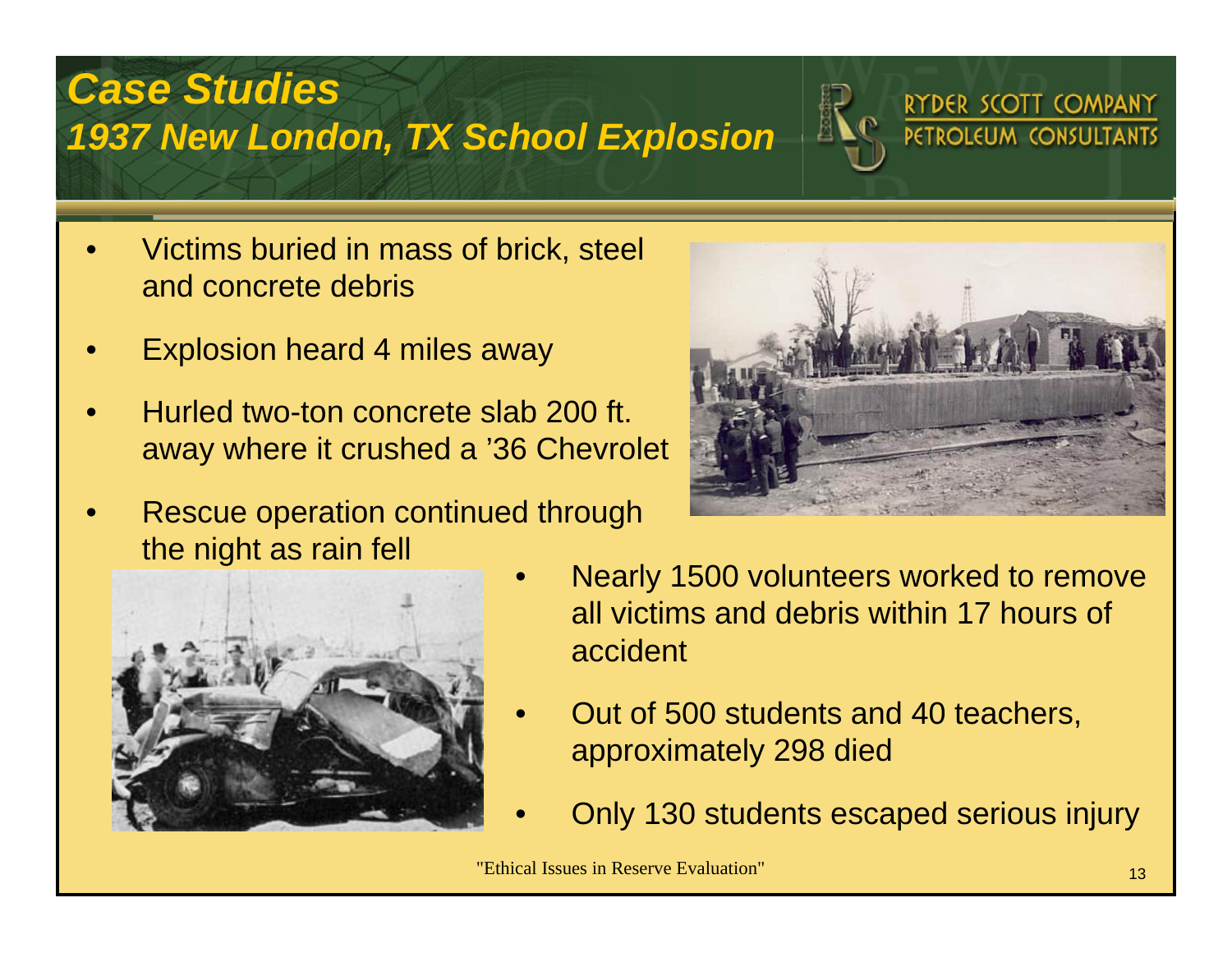#### *Case Studies 1937 New London, TX School Explosion*



At 9 yrs. old Carolyn Frei, whose sister and uncle died in the explosion, asked the Texas Legislature to protect children from something like this ever happening again

Within weeks of the disaster, the Texas Legislature called an emergency session and passed several important pieces of legislation:

- $\bullet$  Odor additive was required to be put in natural gas for detection of leaks
- $\bullet$ Boiler safety and pipe safety improvements
- $\bullet$  Texas Engineering Practice Act, which led to the creation of the Texas Board of Professional **Engineers**



RYDER SCOTT COMPANY **PETROLEUM CONSULTANTS** 

**NEW LONDON SCHOOL EXPLOSION** ON MARCH 18, 1937, A MASSIVE EXPLOSION DESTROYED THE NEW LONDON JUNIOR-SENIOR HIGH SCHOOL. INSTANTLY KILLING AN ESTIMATED 296 STUDENTS AND TEACHERS. SUBSEQUENT DEATHS OF VICTIMS FROM INJURIES SUSTAINED THAT DAY BROUGHT THE FINAL DEATH COUNT TO 311. THE EXPLOSION WAS BLAMED ON A NATURAL GAS LEAK BENEATH SCHOOL BUILDING. WITHIN WEEKS OF THE DISASTER THE TEXAS LEGISLA TURE PASSED A LAW REQUIRING AN ODOR TO BE ADDED TO NATURAL GAS. WHICH PREVIOUSLY WAS ODORLESS AND THEREFORE UNDETECTABLE. THIS MEMORIAL TO VICTIMS OF THE EXPLOSION WAS EREGTED IN 1939.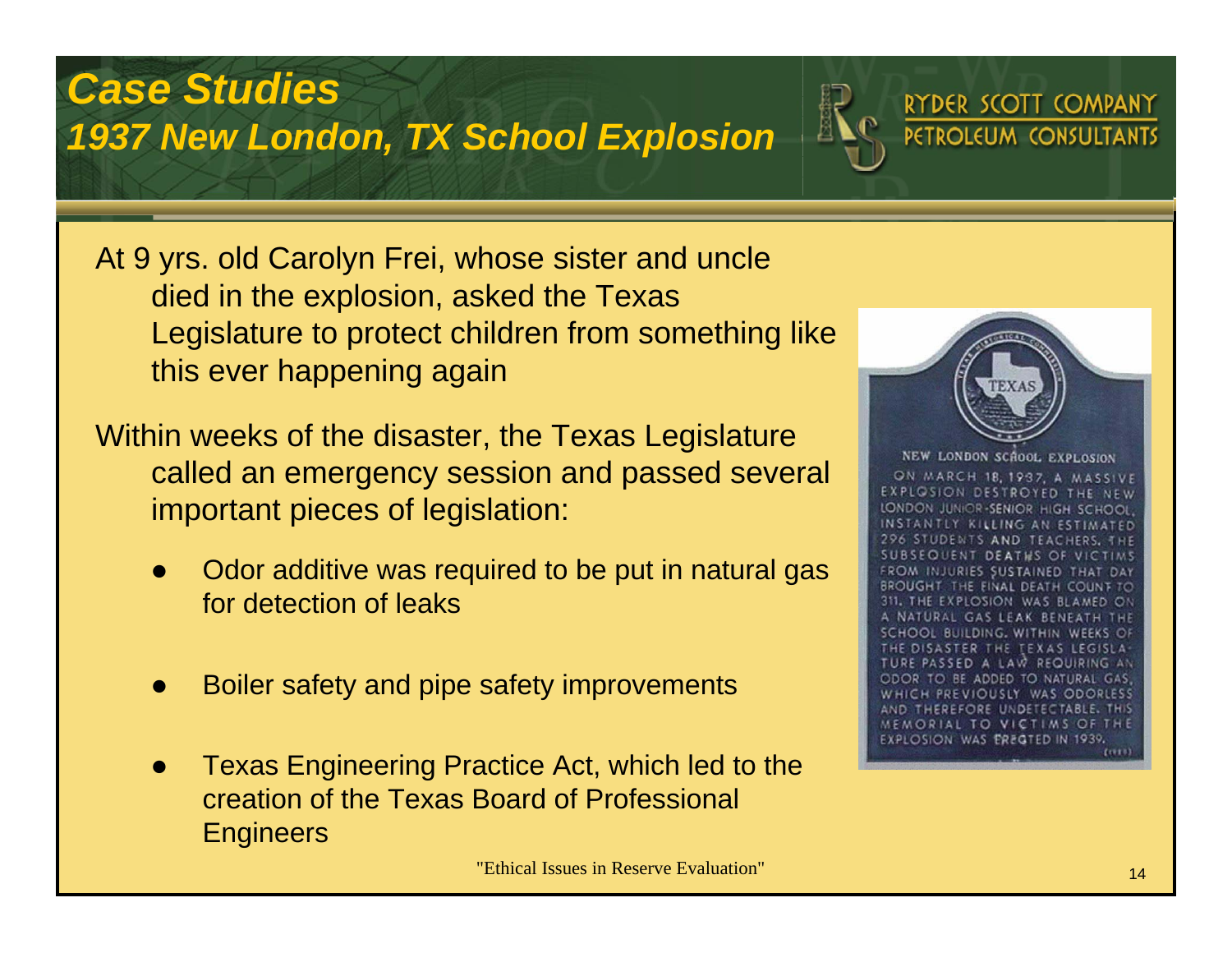

RYDER SCOTT COMPANY

Oscar Wyatt - Founder of Houston-based Coastal Corp.

Oil-for-Food program developed while Iraq was under international sanctions

- $\bullet$ Utilize oil resources
- $\bullet$ Provide food and medicine
- $\bullet$ Keep proceeds out of the hands of the regime

Accused of funneling millions of illegal surcharges to Saddam Hussein's regime to buy Iraqi oil under the Oil-for-Food program

- $\bullet$ Purchase of Iraqi oil through front companies
- $\bullet$ Payment of surcharges to a bank account controlled by the Iraqi regime

Wyatt pleaded guilty on October 1, 2007 and acknowledged orchestrating illegal payment in 2001

- $\bullet$ Forfeited \$11 million
- $\bullet$ Sentenced to 12 months in prison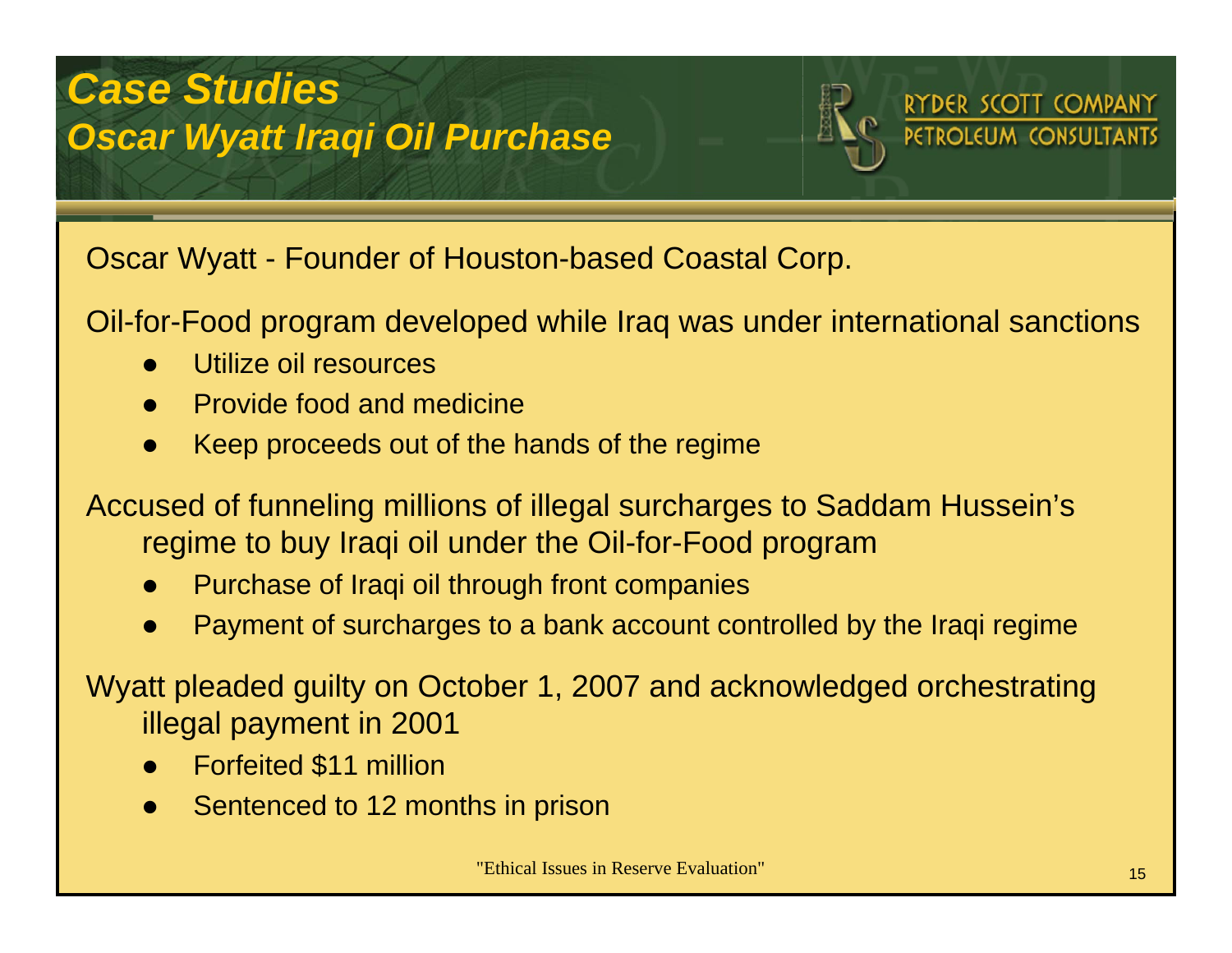#### *Case Studies Louisiana – Valentine Field*



#### RYDER SCOTT COMPANY PETROLEUM CONSULTANTS

- •Well drilled in South Coast 3 reservoir
- • Actual Well Test: 700 Mcfd with copious amounts of water
- •Company published a fake test of 8 MMcfd
- • Used a consultant report based on the false information to entice investors for offset development



- • Review of well file revealed actual test information and that the well had been plugged
- •Executives fled with the money and left engineer to take the blame
- •Owner later captured and negotiated plea of 2 years in prison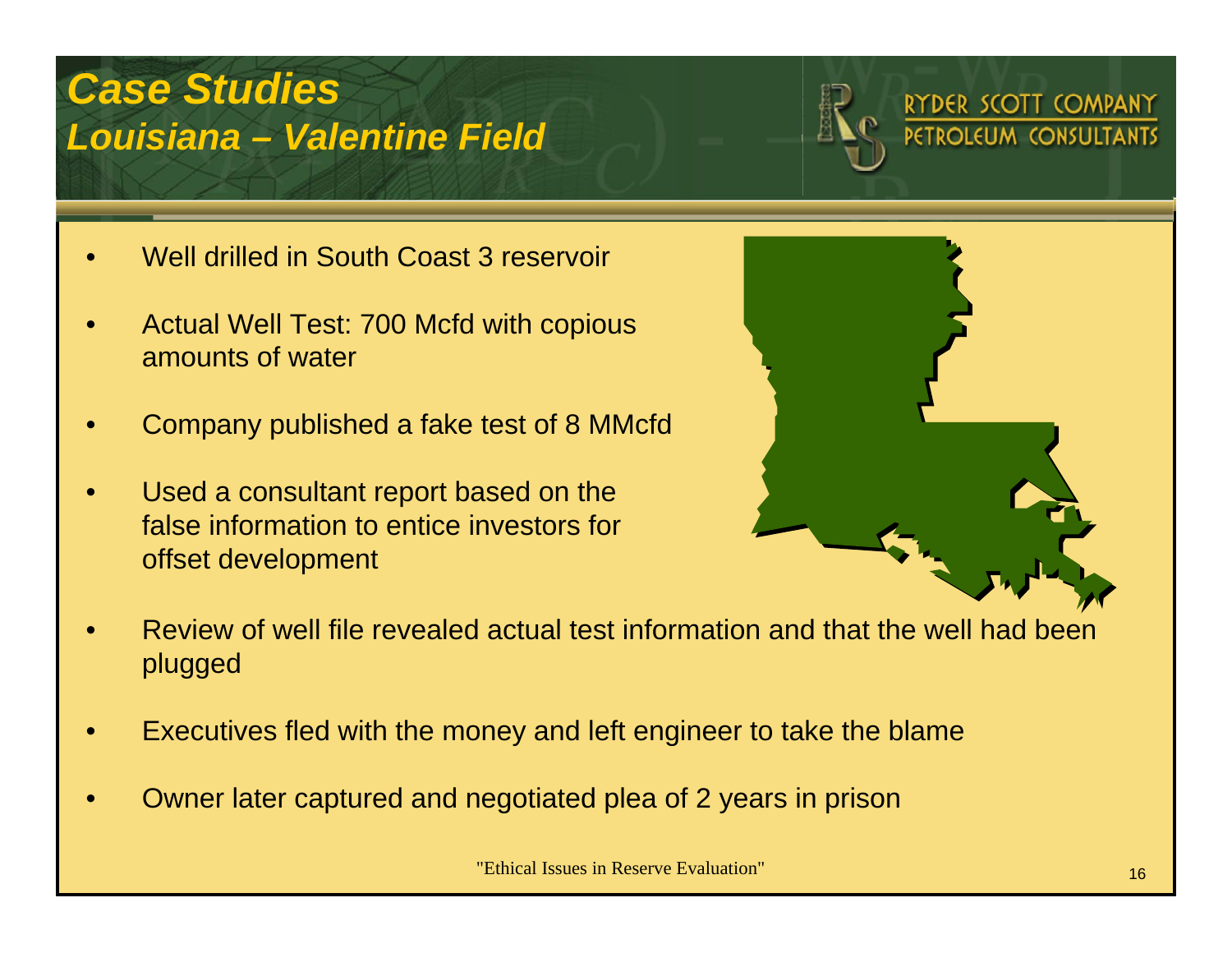#### *Ethics Review*



# RYDER SCOTT COMPANY

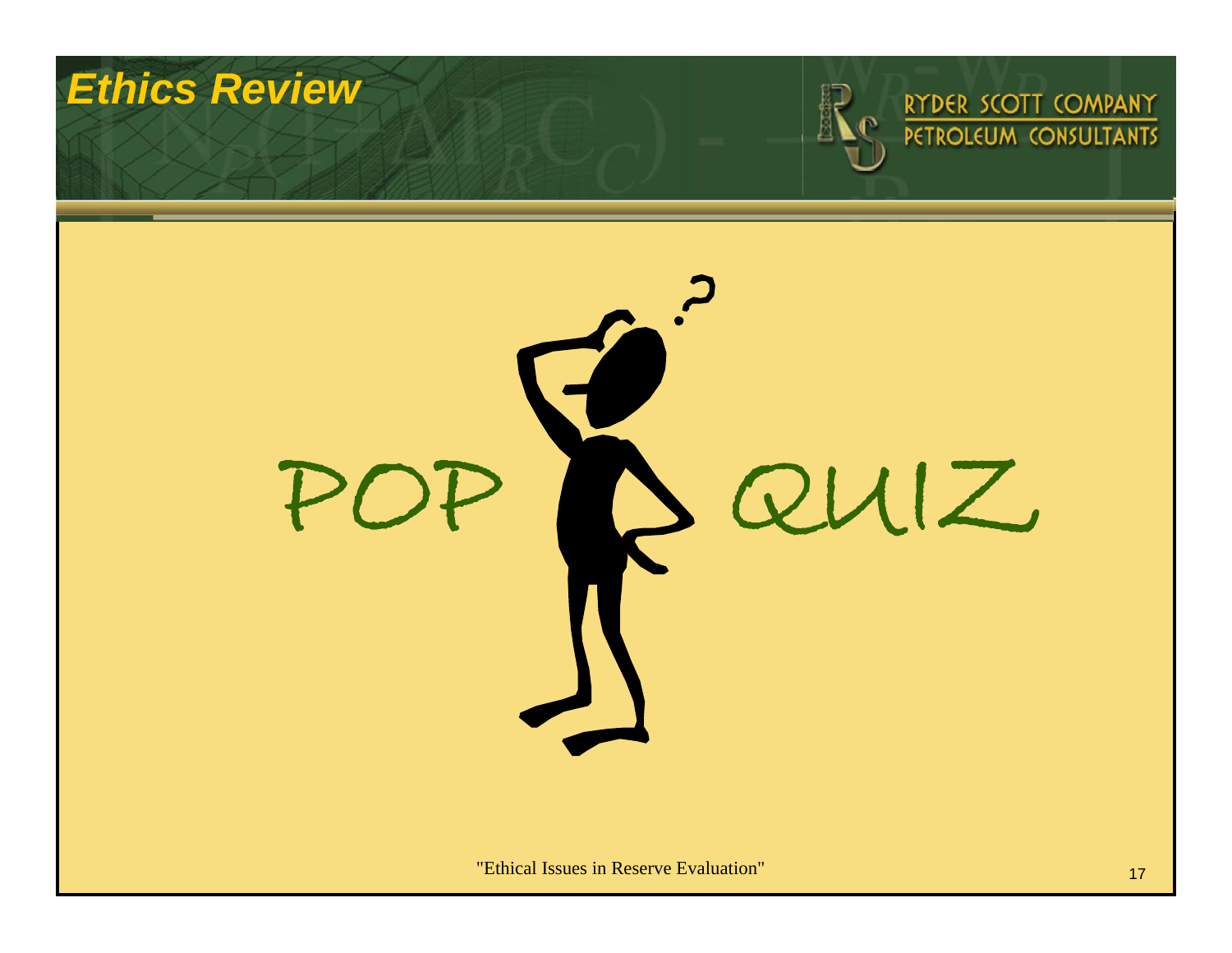

SCOTT COMPANY

#### Background Information:

- $\bullet$ Deep, abnormally pressured well
- $\bullet$ Fault uncertainty
- $\bullet$ Difficult petrophysical analysis
- $\bullet$ Contact not identified – low known available
- $\bullet$ Wide range in volumetric uncertainty
- $\bullet$ Performance to date has been doing well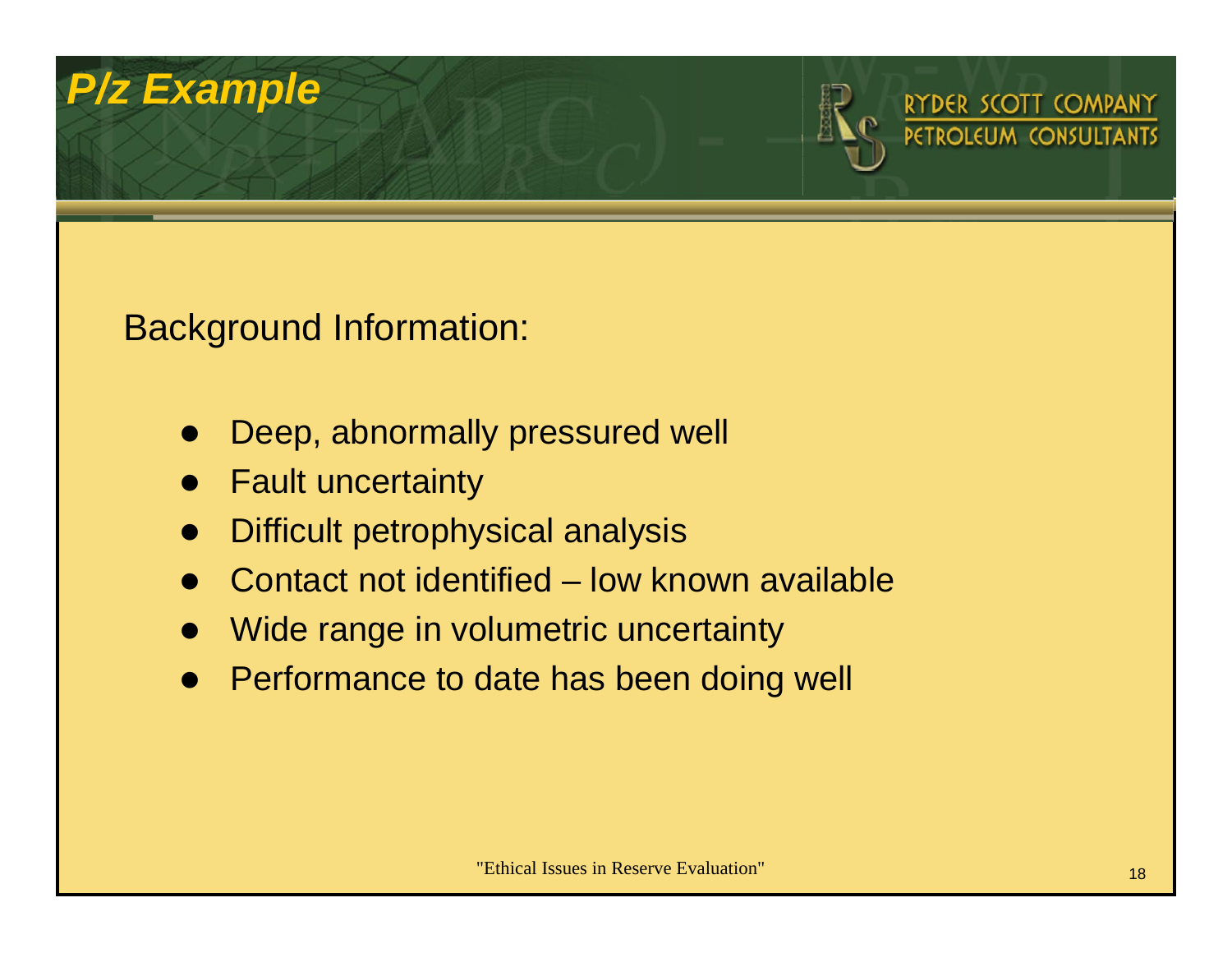

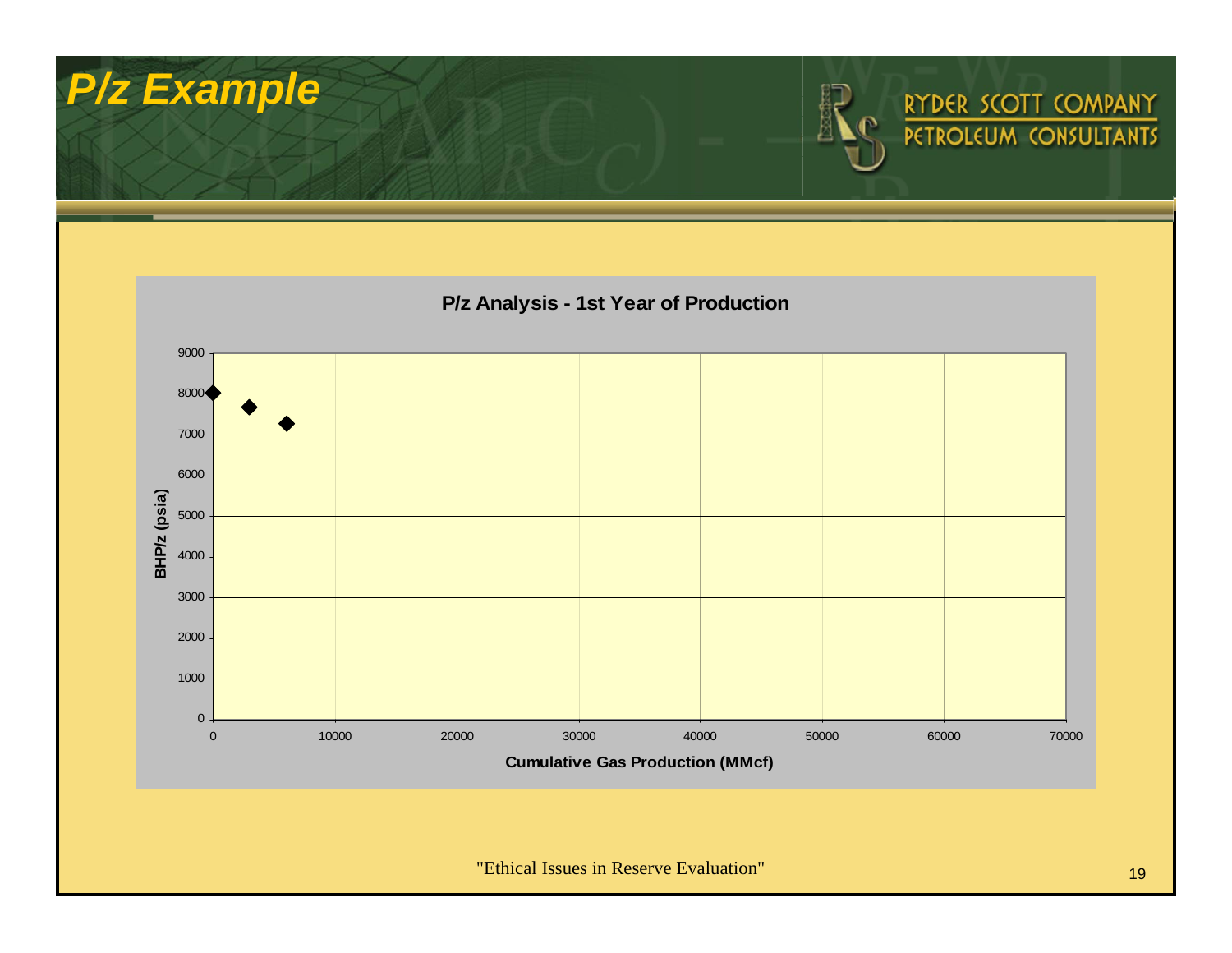

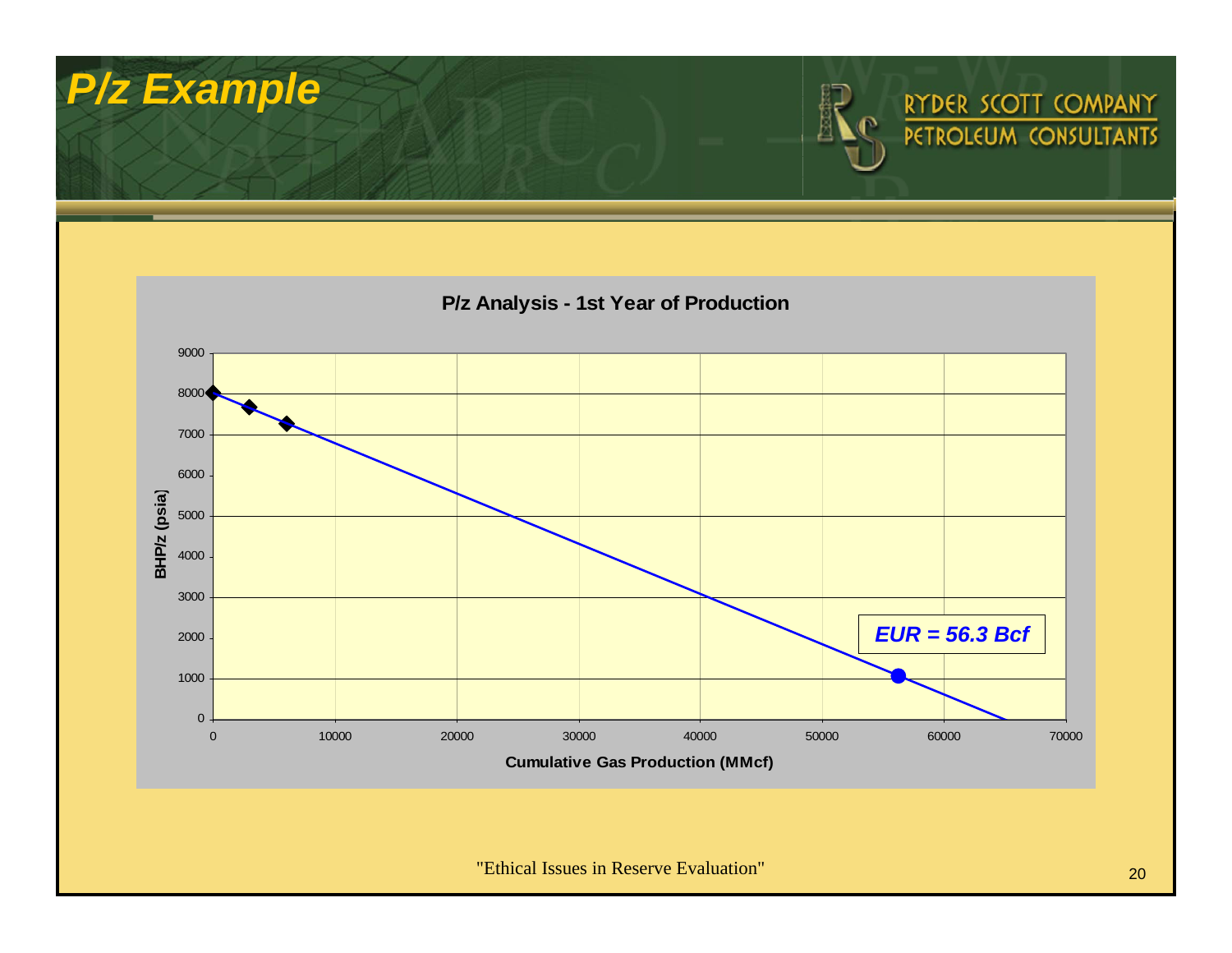

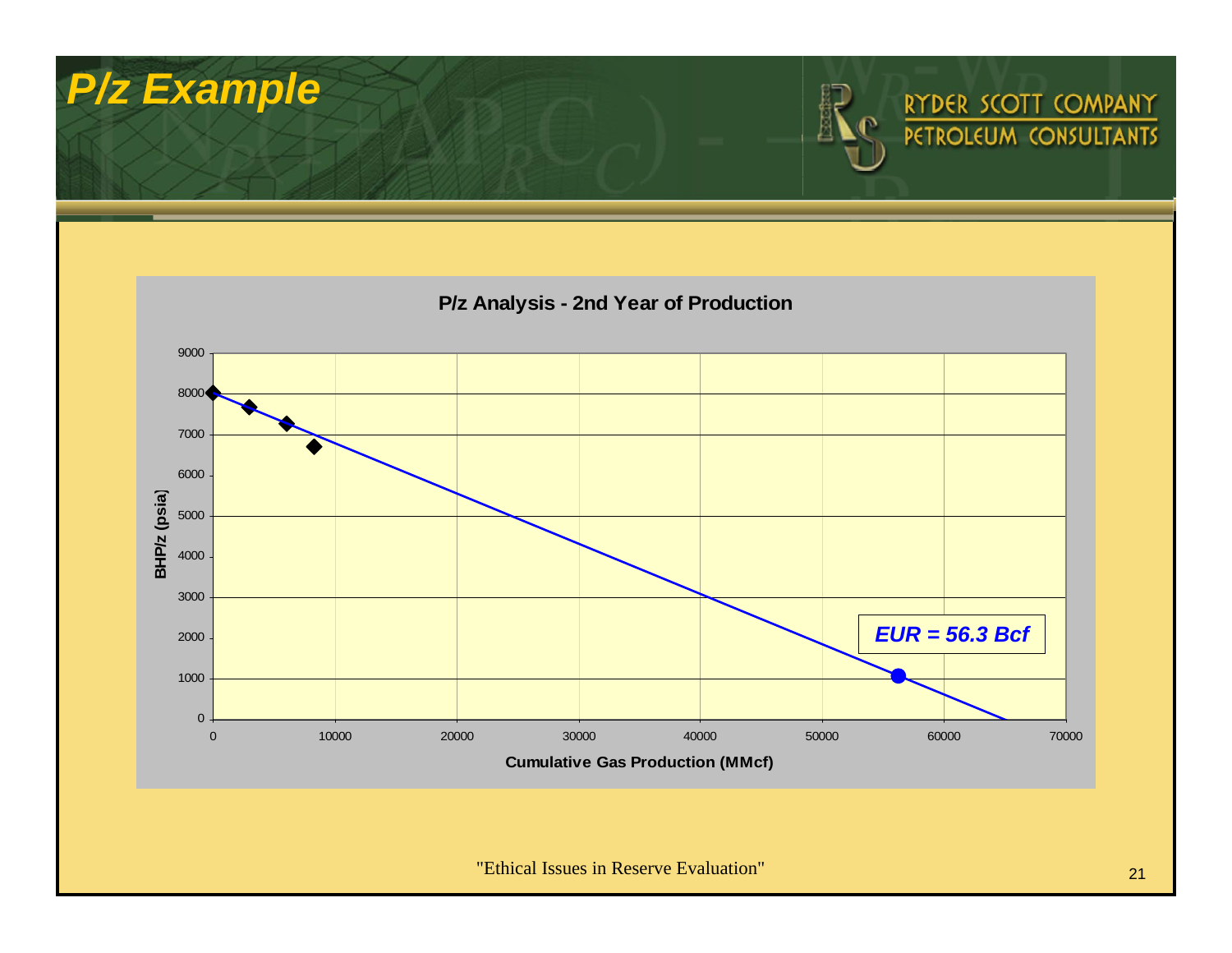

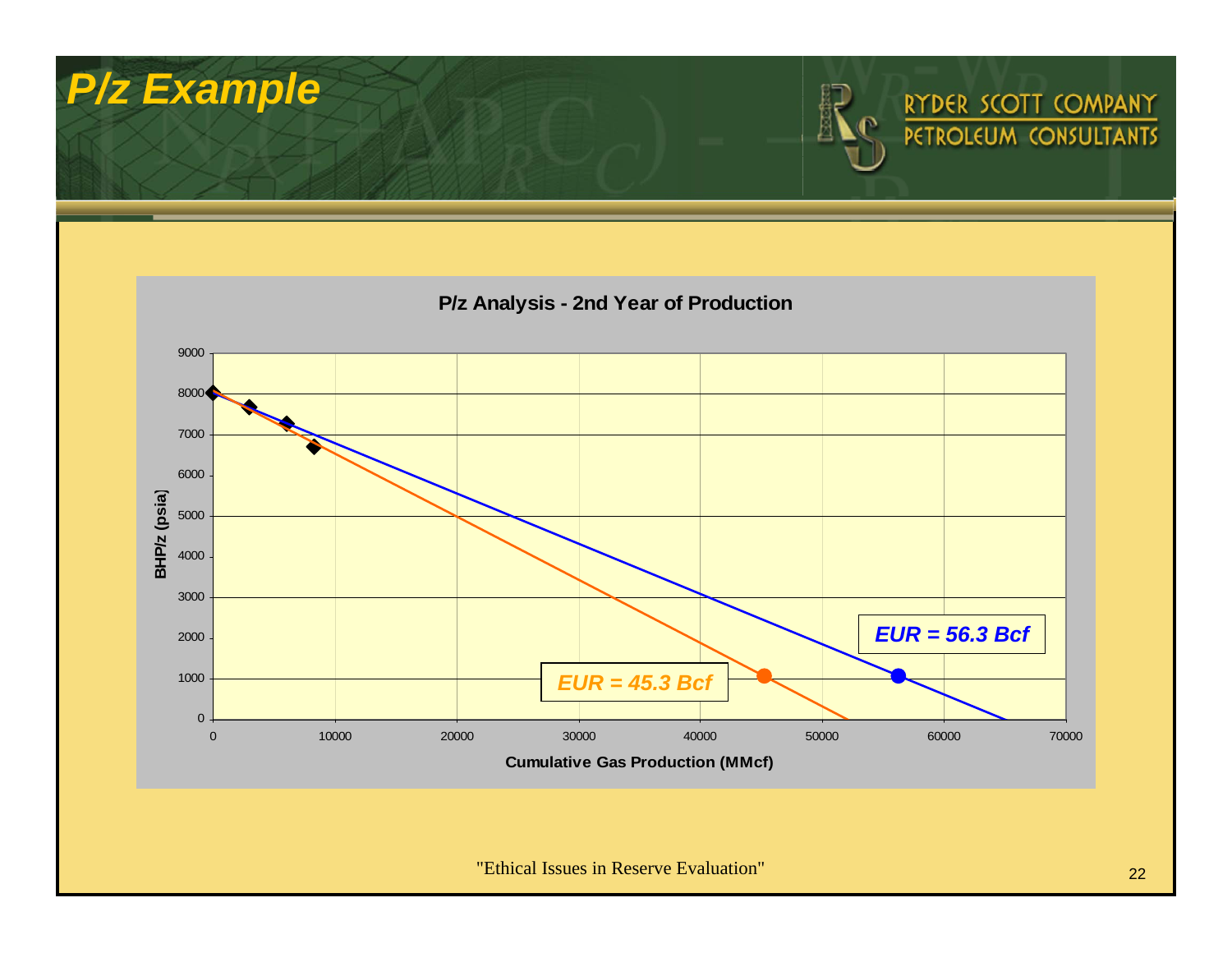

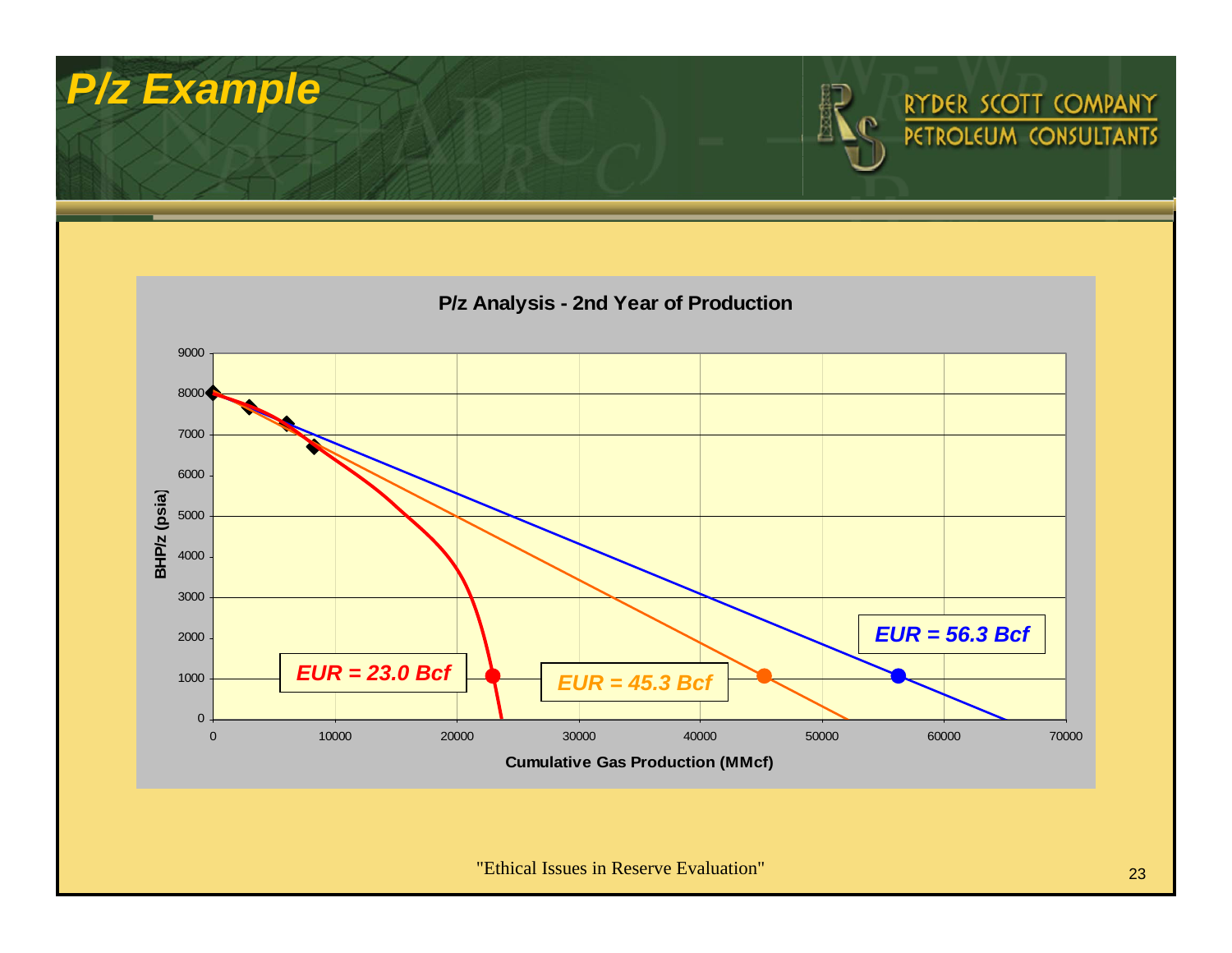

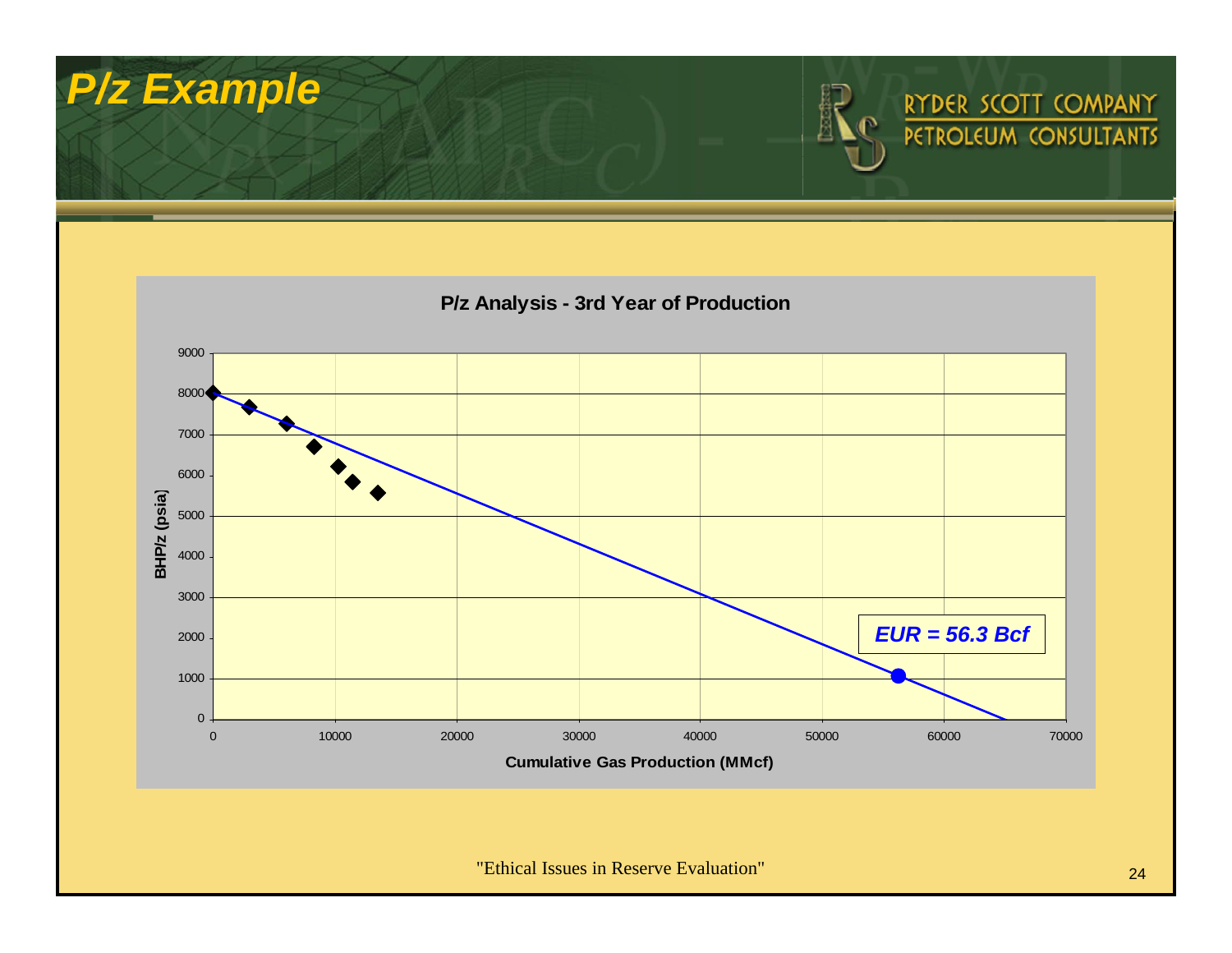

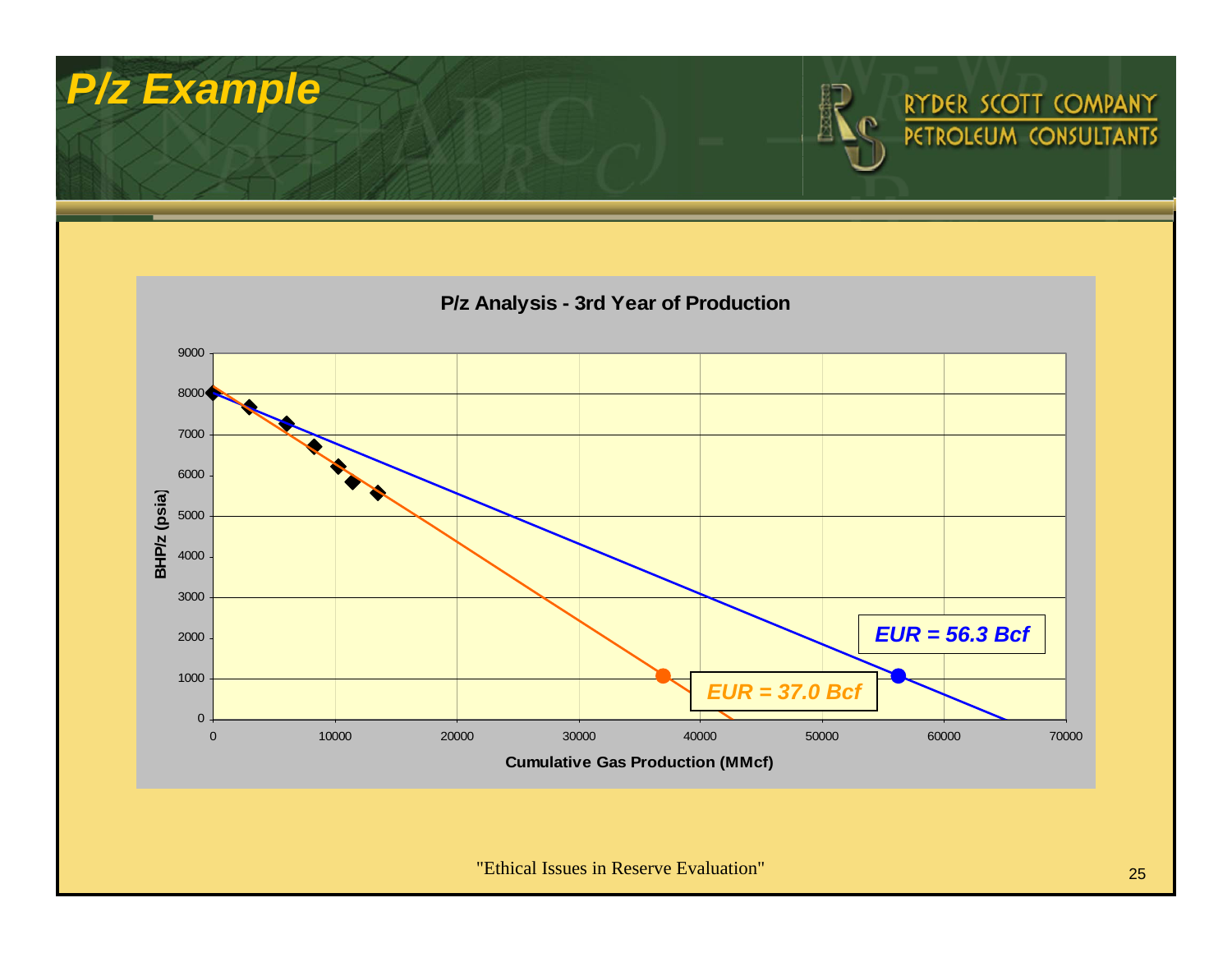

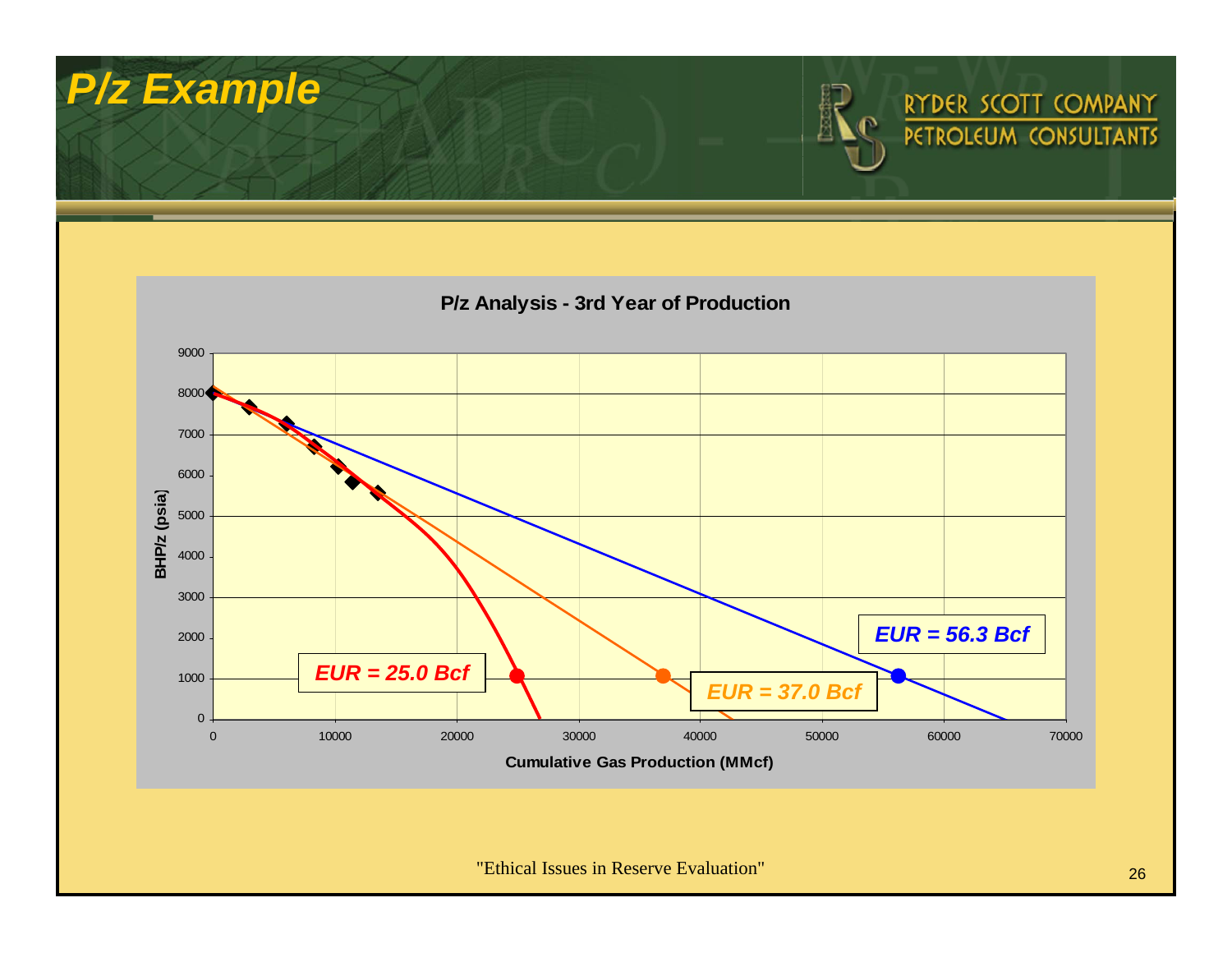

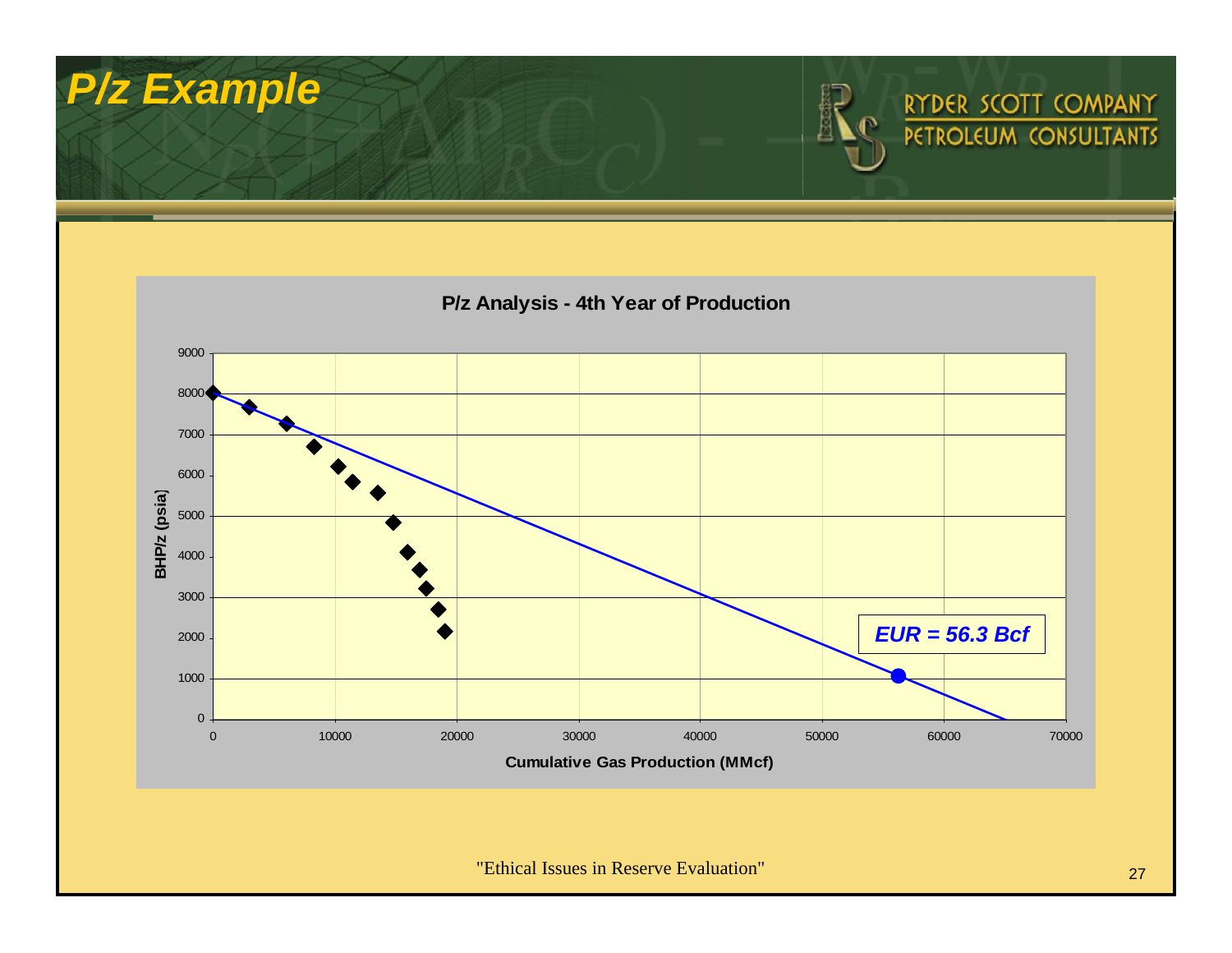

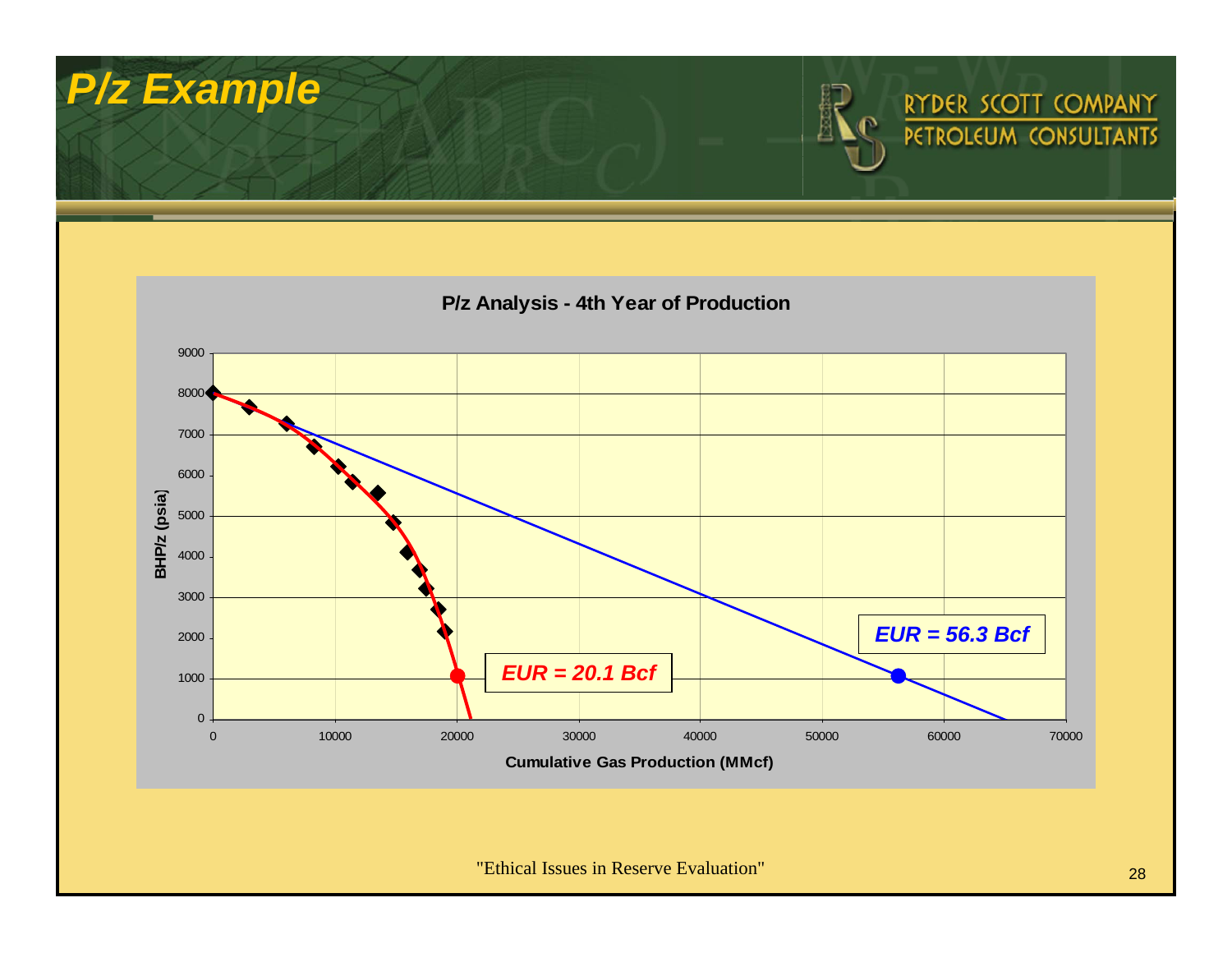

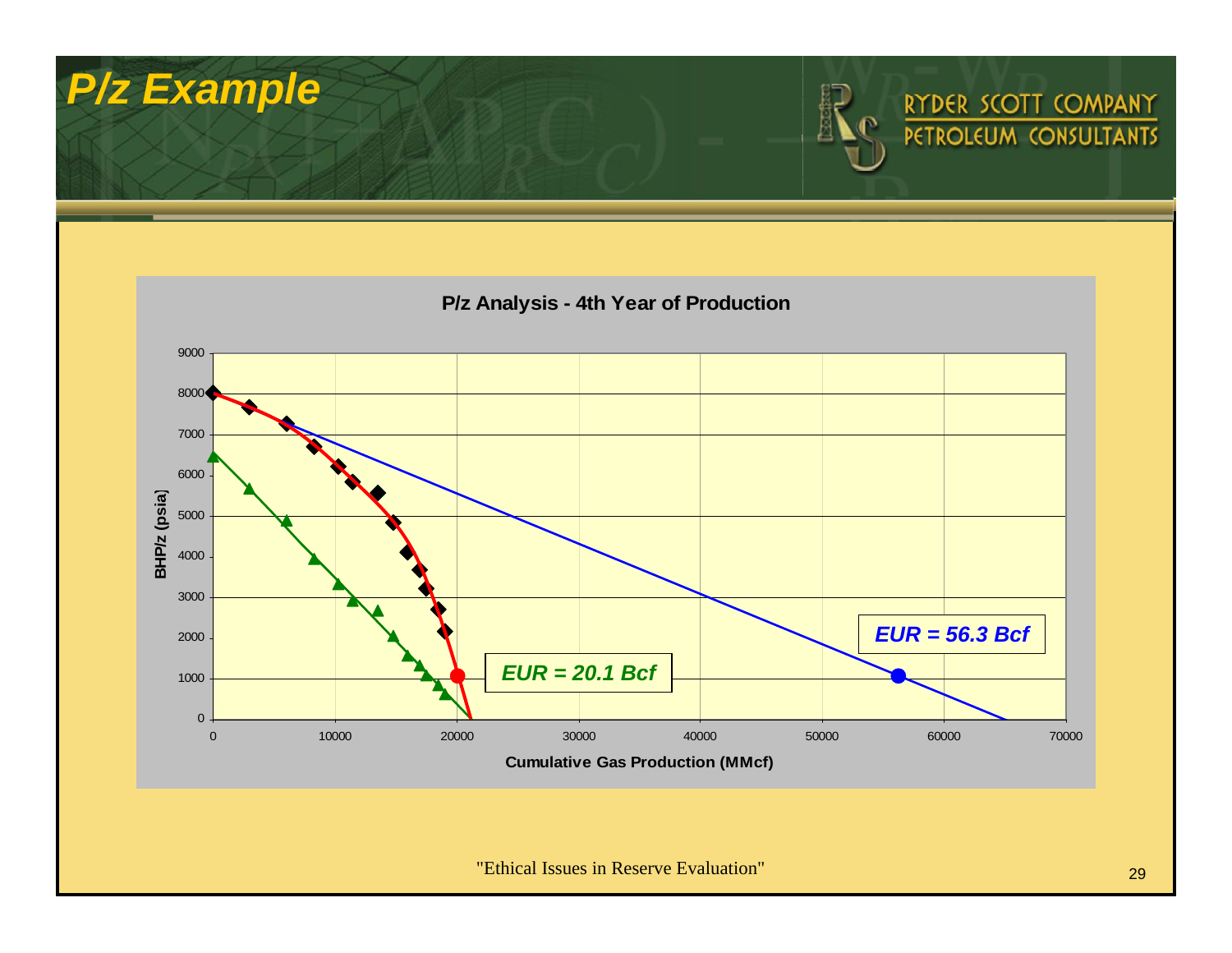

#### RYDER SCOTT COMPANY PETROLEUM CONSULTANTS

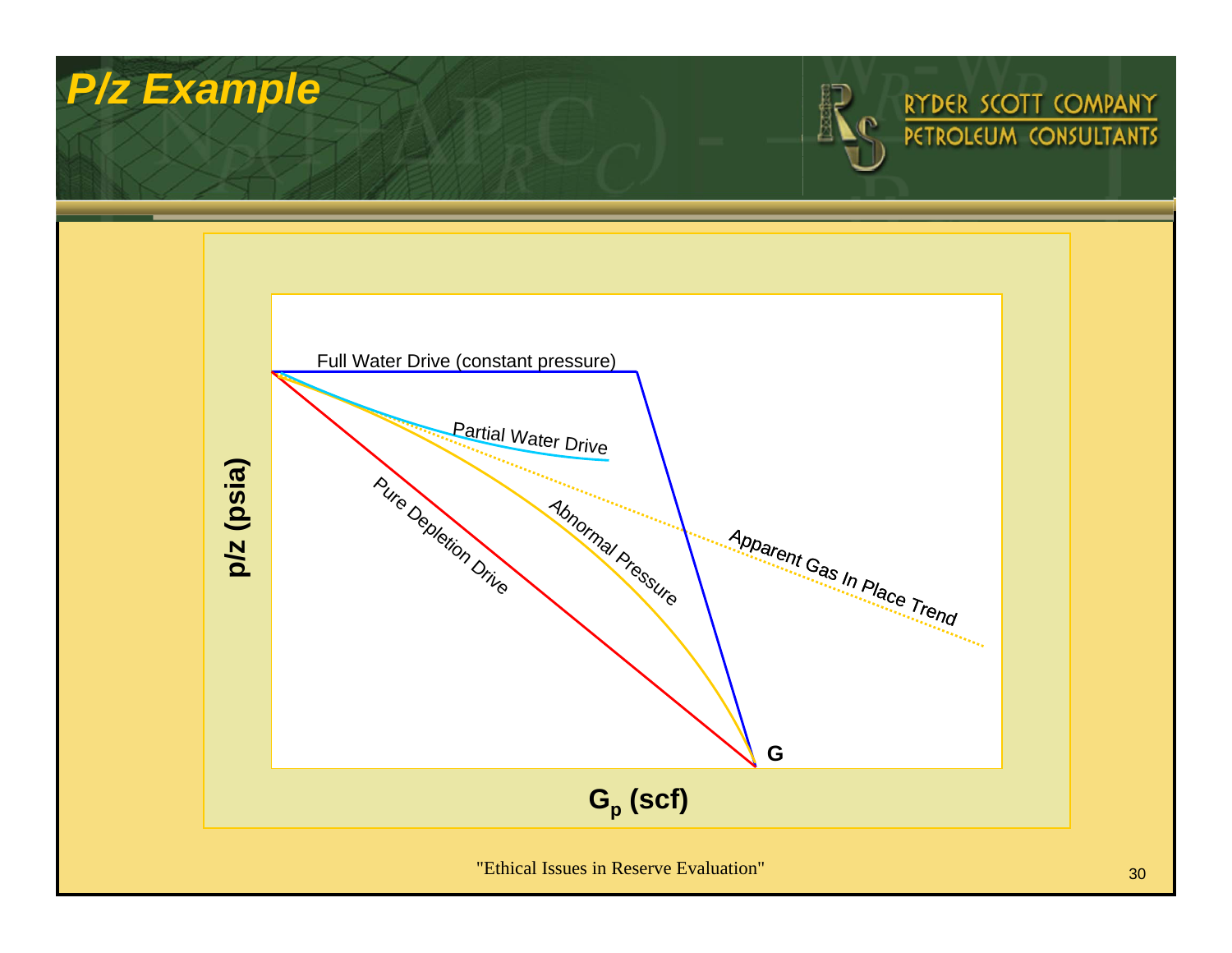#### *References*



RYDER SCOTT COMPANY

- Adams, S., & Charles, L. (Writers), & Goguen, M. (Director). (2000). Ethics [Television series episode]. In S. Adams (Executive Producer), Dilbert. Culver City, California: Columbia TriStar Television, Inc.
- Ethics quotes*.* (2008). *University of Illinois Ethics Office.* Retrieved March 4, 2008, from http://ethics.uillinois.edu/resources/quotes.cfm.
- Engineering ethics. (2008). *Wikipedia.* Retrieved March 4, 2008, from http://en.wikipedia.org/wiki/Engineering\_ethics.
- Fowler, T. (2007, December 22). Wyatt's prison chosen / Oilman will go to minimum security unit in Beaumont [Electronic version]. *Houston Chronicle*, p. D1.
- Harrell, D.R., Hodgin, J.E., and Wagenhofer, T. (2004). *Oil and gas reserve estimates: Recurring mistakes and errors* [SPE 91069]. Presented at 2004 SPE Technical Conference and Exhibition, Houston, Texas, 26-29 September.
- Maxwell, J.C. (2003). *There's no such thing as business ethics: There's only one rule for making decisions.* Warner Faith. ISBN 0-446-53229-0.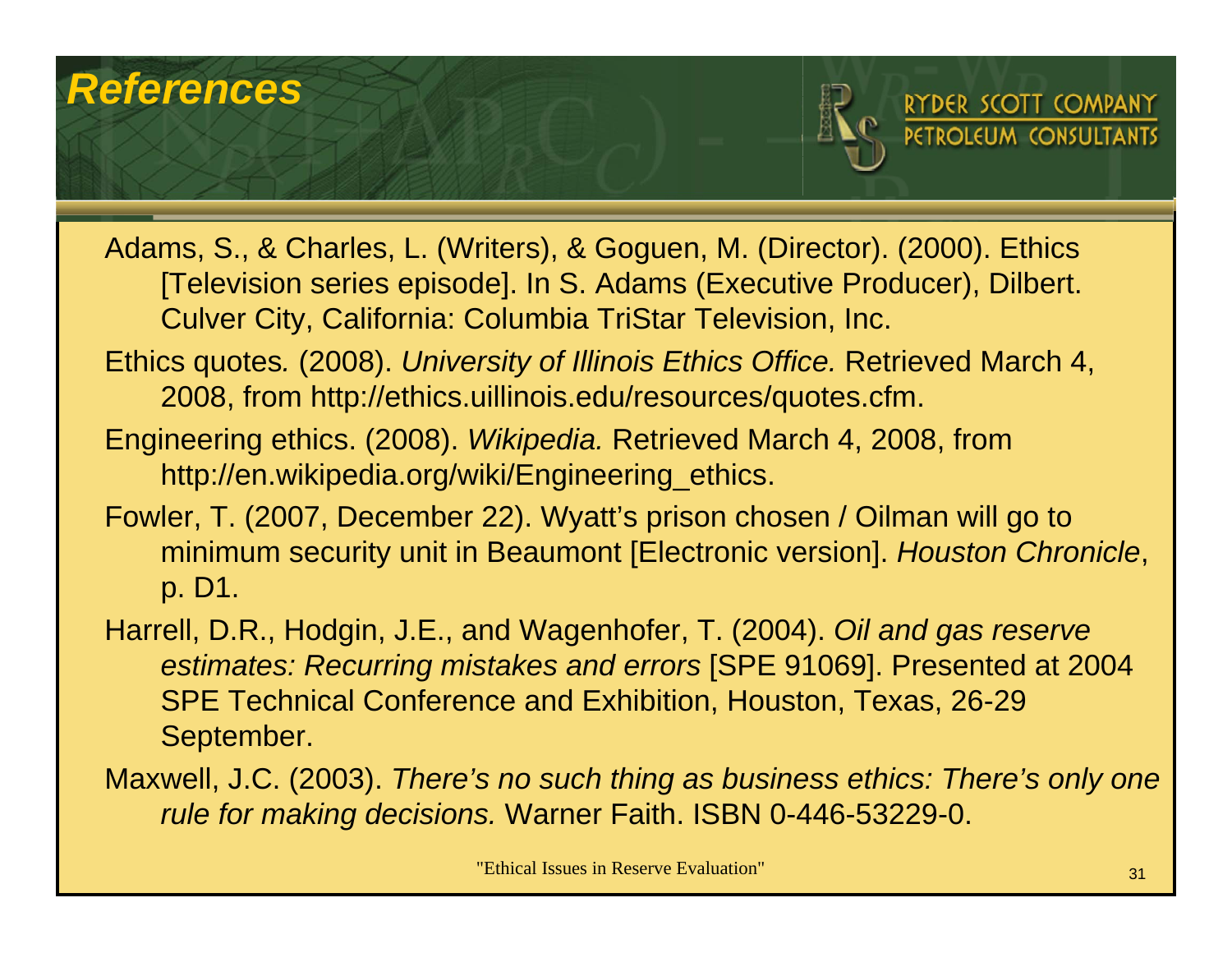#### *References*



RYDER SCOTT COMPANY

Nadkarni, G. (2007). A message from the chairman of the board [Electronic version]. *Engineering Express, 34*, p. 2.

- NASA, SAO, R. Kraft et al. (1999). Image of *Centaurus A (NGC 5128)*. Via the Chandra X-Ray Observatory Center.
- New London Texas school explosion. (2008). *New London Texas School Explosion*. Retrieved April 29, 2008, from http://www.nlse.org.
- New London Texas school explosion photographs. (2008). *New London Texas School Explosion.* Retrieved April 29, 2008, from http://www.nlse.org/photos.html.
- New London school explosion. (2008). *Wikipedia*. Retrieved May 6, 2008, from http://en.wikipedia.org/wiki/New\_London\_School\_explosion.
- Petroski, H. (1985). *To engineer is human: The role of failure in successful design*. St Martins Press. ISBN 0-312-80680-9.
- Quebec bridge. (2008). *Wikipedia.* Retrieved March 4, 2008, from http://en.wikipedia.org/wiki/Quebec\_Bridge.